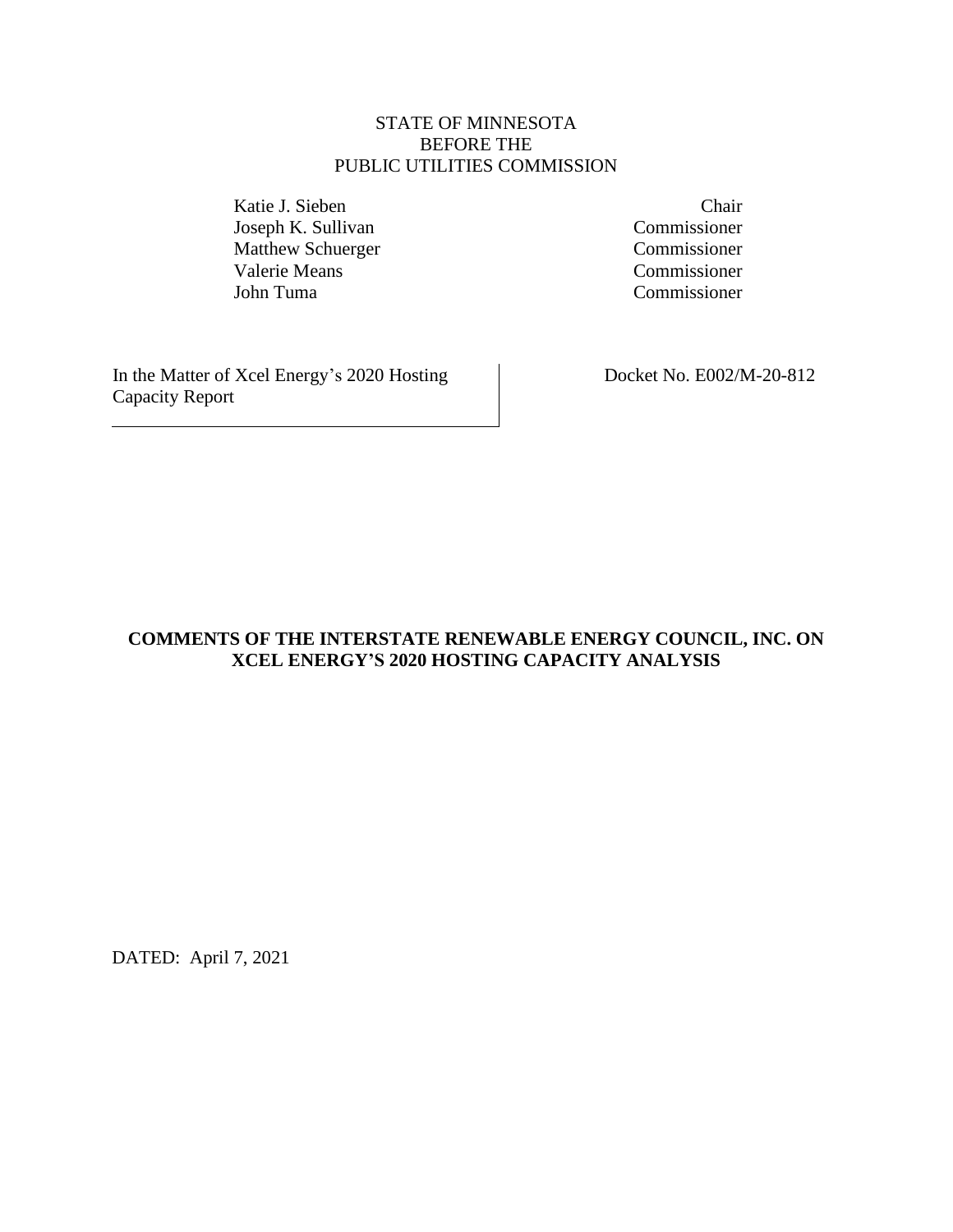# **TABLE OF CONTENTS**

|       |                                                                                                                                                            |                                                                                                                                                       | Page |  |  |
|-------|------------------------------------------------------------------------------------------------------------------------------------------------------------|-------------------------------------------------------------------------------------------------------------------------------------------------------|------|--|--|
| I.    |                                                                                                                                                            |                                                                                                                                                       |      |  |  |
| Π.    | To provide customers useful information and meet the Commission's goal of<br>using HCA results in the interconnection process, Xcel must perform monthly   |                                                                                                                                                       |      |  |  |
| Ш.    | Xcel's workpapers do not support scope or costs of Xcel's proposed field                                                                                   |                                                                                                                                                       |      |  |  |
|       | A.                                                                                                                                                         | Xcel's cost estimates are not adequate for use in the Commission's                                                                                    |      |  |  |
|       | <b>B.</b>                                                                                                                                                  | Xcel proposes to verify more data than is necessary to model hosting                                                                                  |      |  |  |
|       | C.                                                                                                                                                         | Xcel fails to justify its claim that a sweeping field validation effort is a                                                                          |      |  |  |
| IV.   | The Commission should order Xcel to perform its analysis using monthly load                                                                                |                                                                                                                                                       |      |  |  |
|       |                                                                                                                                                            |                                                                                                                                                       |      |  |  |
|       | A.                                                                                                                                                         | The Commission should order Xcel to perform a monthly analysis that is<br>useful for solar only projects, as well as projects that include energy     |      |  |  |
|       | <b>B.</b>                                                                                                                                                  | To facilitate the electrification of vehicles and buildings, Xcel should                                                                              |      |  |  |
|       | C.                                                                                                                                                         | Good utility practice requires Xcel to modify its load interconnection                                                                                |      |  |  |
| V.    |                                                                                                                                                            |                                                                                                                                                       |      |  |  |
| VI.   | The Commission should order Xcel to fully comply with Ordering Paragraph<br>(OP) 11 and OP 15's requirements to publish all criteria violations and unique |                                                                                                                                                       |      |  |  |
| VII.  | The Commission should order Xcel to use its standard feeder names in the sub-                                                                              |                                                                                                                                                       |      |  |  |
| VIII. | Xcel must increase the frequency and granularity of the HCA before it is ready for                                                                         |                                                                                                                                                       |      |  |  |
|       | A.                                                                                                                                                         | It is premature for the Commission to consider specific proposals for the<br>integration of HCA into the interconnection process in this proceeding16 |      |  |  |
|       | <b>B.</b>                                                                                                                                                  | Customers benefit most from increased transparency into the                                                                                           |      |  |  |
|       | C.                                                                                                                                                         | Automating the feeder model building and data validation process could                                                                                |      |  |  |
| IX.   |                                                                                                                                                            | Xcel withholds more data than is necessary to protect customer privacy. 20                                                                            |      |  |  |
| X.    |                                                                                                                                                            |                                                                                                                                                       |      |  |  |
|       |                                                                                                                                                            | Attachment A: Xcel Energy Response to IREC Information Requests No. 2, 4, and 10                                                                      |      |  |  |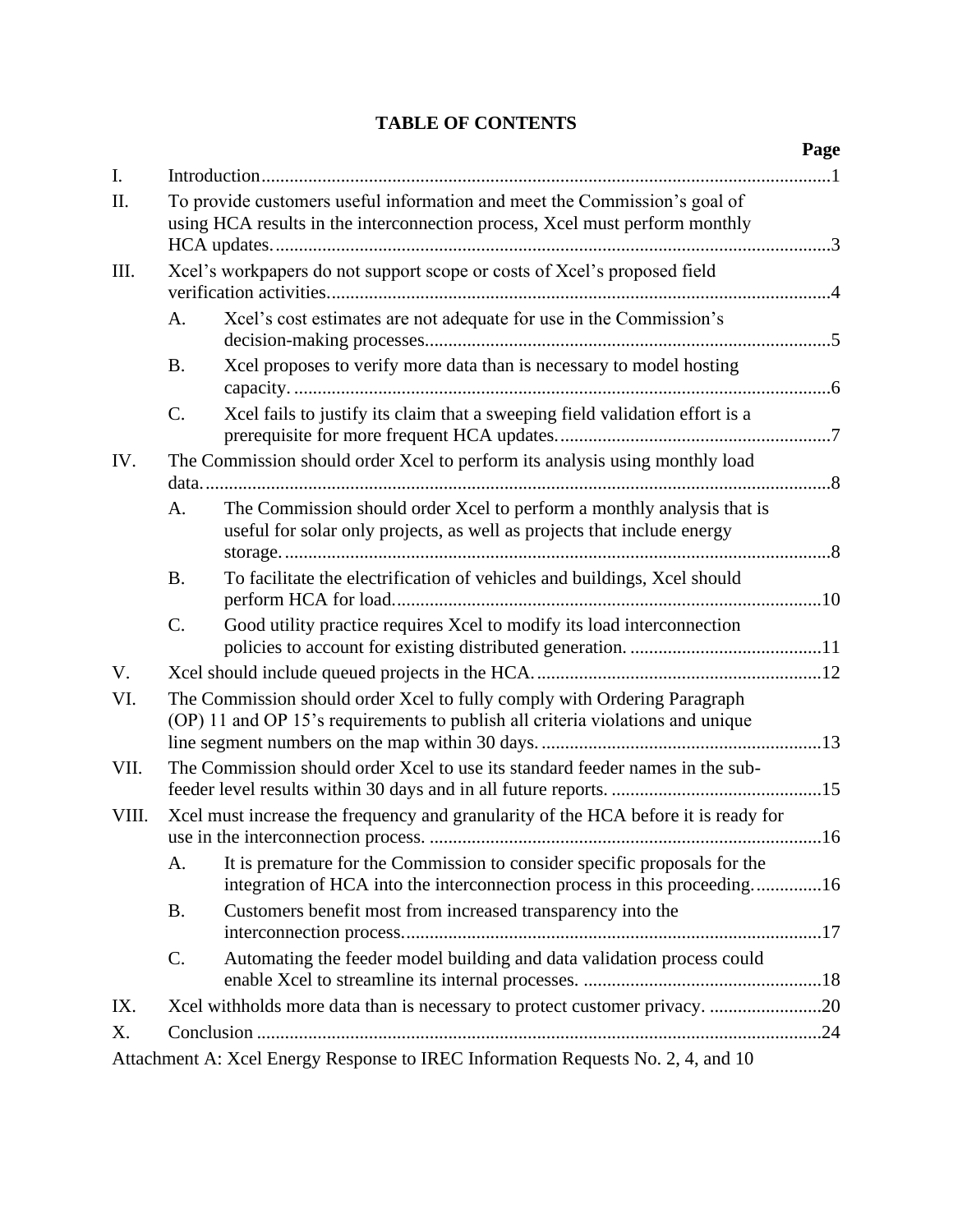#### <span id="page-2-0"></span>**I. Introduction**

On November 2, 2020 Xcel Energy filed its 2020 Hosting Capacity Analysis (HCA) Report, on December 2, 2020 the Minnesota Public Utilities Commission (Commission) issued a notice requesting that parties file comments on the 2020 HCA Report, and on March 1, 2021 the Commission extended the comment period. Pursuant to those notices, the Interstate Renewable Energy Council, Inc. (IREC) hereby submits these comments.

IREC is a 501(c)(3) non-partisan, non-profit organization working nationally to build the foundation for rapid adoption of clean energy and energy efficiency to benefit people, the economy and our planet. Our vision is a 100% clean energy future that is reliable, resilient and equitable. In service of our mission, IREC advances scalable solutions to integrate distributed clean energy (*i.e.*, renewable energy, energy storage, electric vehicles, and building electrification) onto the grid safely, reliably, and affordably. IREC's regulatory program works to improve the rules, regulatory policies and technical standards that enable the streamlined, efficient and cost-effective installation of distributed energy resources (DERs). Through our work to advance and support thoughtful and effective grid modernization throughout the United States, IREC has emphasized hosting capacity analysis (HCA) as a key tool in harnessing the benefits of DERs while helping to solve the challenges of interconnecting DERs in increasing quantities.

IREC is pleased to see that the requirements set by the Commission's July 31, 2020 HCA Order, including that Xcel provide more basic grid data and more granular reporting of HCA results,<sup>1</sup> have provided Minnesotans access to significantly more distribution grid data than ever

<sup>&</sup>lt;sup>1</sup> Dkt. E002/M-19-865, Order Accepting Report and Setting Further Requirements, at 14-15 (July 31, 2020) (July 31, 2020 HCA Order).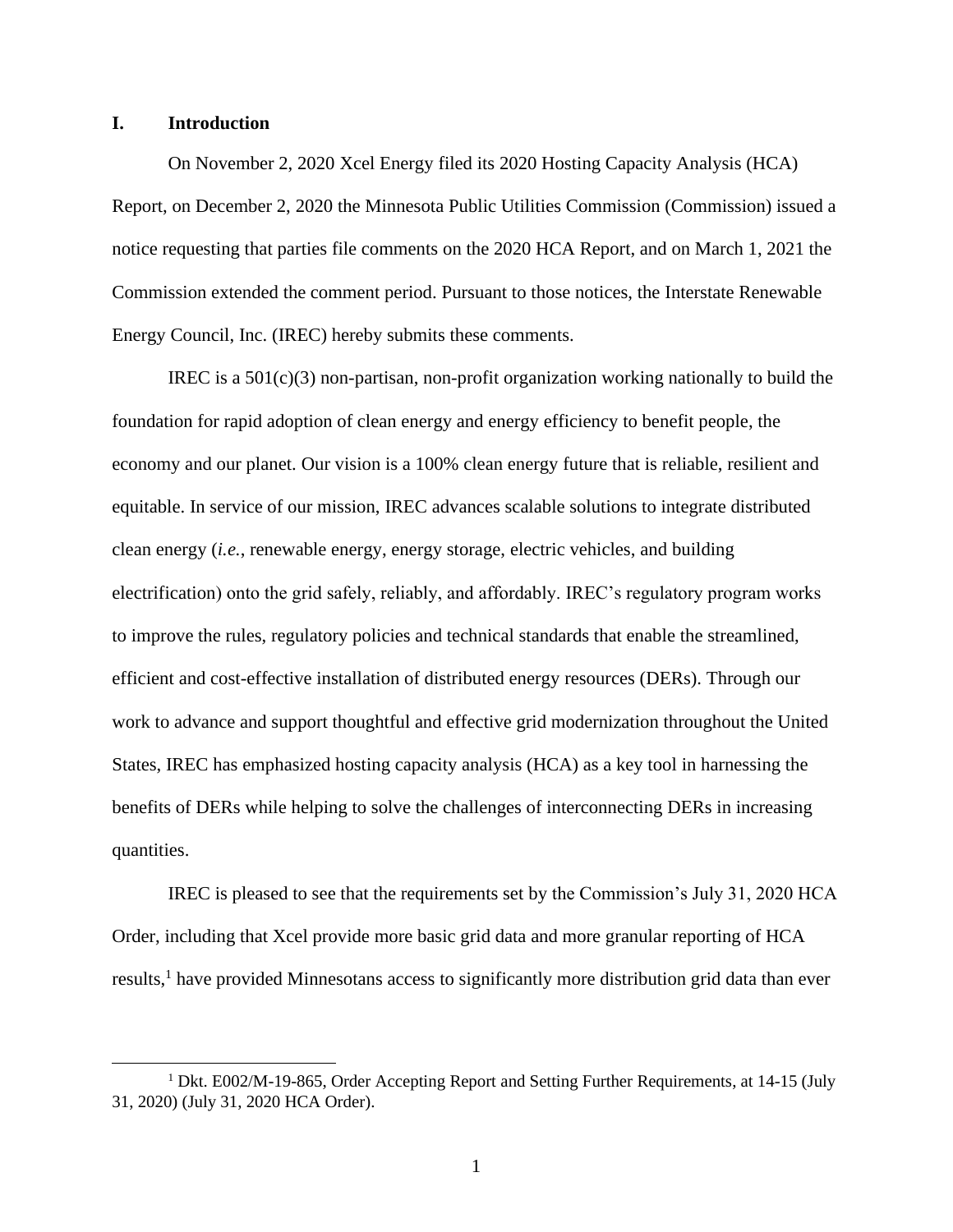before. IREC is also pleased that Xcel posits that its use of more actual feeder daytime minimum loads in the 2020 HCA, based on IREC's recommendation and required by the Commission's Aug. 15, 2019 HCA Order, has resulted in less feeders incorrectly showing zero hosting capacity.<sup>2</sup> Accordingly, IREC suggests that the Commission continue to direct specific enhancements to Xcel's HCA.

First, in order to provide customers useful information when they need it, and to prepare the HCA to meet the Commission's long-term goal for use in the interconnection screening process,<sup>3</sup> the Commission should set a monthly update cycle. The requisite procedures, costs, and time necessary to enable a monthly update cycle are considerably less onerous than what Xcel presents in its 2020 HCA Report. The scope of Xcel's proposed field verification program is inflated to include the entire secondary distribution system, which no stakeholder proposes to include in the HCA, and is duplicative of existing field verification efforts on the primary distribution system. Moreover, Xcel's cost estimates are not reasonable for the Commission to rely on when making decisions because they are so immature and undeveloped that Xcel calls them "conceptual" and acknowledges that they could "vary greatly" from actuals.<sup>4</sup> Based on reported implementation timelines from other utilities, IREC expects that Xcel could automate its model building and implement an effective computerized data validation process in a year or

<sup>2</sup> *See* Xcel Energy Hosting Capacity Analysis Report, Attachment A at 23 (Nov. 2, 2020) (Xcel 2020 HCA Report) ("The number of feeders with zero maximum hosting capacity decreased by seven from the 2019 analysis, and this was likely the results of using more actual daytime minimum load data for feeders with SCADA in the 2020 analysis."); Dkt. E002/M-18-864, Order Accepting Study and Setting Further Requirements, at 14 (Aug. 15, 2019) (Aug. 15, 2019 HCA Order) ("Xcel shall make the tracking and updating of actual feeder daytime minimum load a priority in 2019, and include those values in its 2019 hosting capacity analysis.").

<sup>&</sup>lt;sup>3</sup> July 31, 2020 HCA Order at 14 (Ordering Paragraph 9).

<sup>4</sup> Attachment A, Xcel Energy Response to IREC Information Request No. 10, at 3.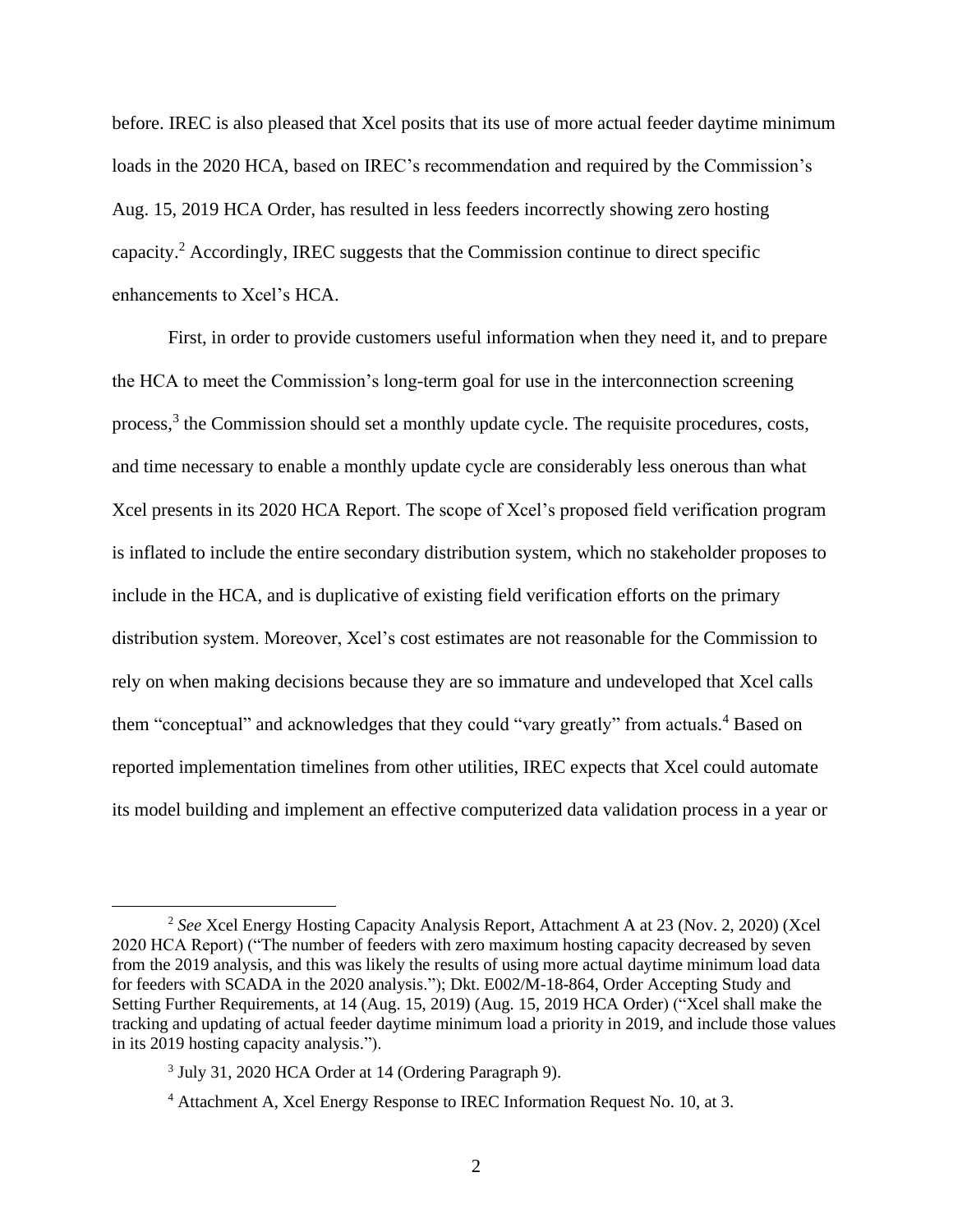less.<sup>5</sup> After Xcel increases the frequency and granularity of its HCA, it will be more suitable for use in the interconnection screening process.

The Commission should order that the Distributed Generation Working Group entertain proposals put forward by stakeholders to incorporate the HCA into the interconnection process in Q1 2022. The proposals in Xcel's 2020 HCA Report for integrating the HCA into the interconnection process do not provide sufficient transparency or customer benefit to warrant the Commission's consideration in this proceeding.

## <span id="page-4-0"></span>**II. To provide customers useful information and meet the Commission's goal of using HCA results in the interconnection process, Xcel must perform monthly HCA updates.**

Xcel's decision to provide quarterly updates to its  $HCA<sub>6</sub><sup>6</sup>$  while an improvement over annual updates, is not sufficient to provide customers up-to-date information about the hosting capacity of a circuit, or to meet the Commission's long-term goal of using HCA results in the interconnection process. Customers need up-to-date information in order to identify locations that can support the new DER. The benefits provided by an HCA—including preventing interconnection queue backlogs and unlocking the potential for new DERs by informing their siting and design—only materialize when a utility publishes up-to-date results. Customers will not make decisions based on HCA results they know to be outdated.

Monthly updates are useful to provide transparency for customers interested in installing new DERs, however if used as input to the interconnection screening process, the HCA must not include any out-of-date data. Therefore, as the Commission authorizes the use of HCA in the interconnection process it will also need to revisit the HCA update schedule. For example,

<sup>5</sup> See section [VIII.C,](#page-19-0) below.

<sup>6</sup> Xcel 2020 HCA Report, Attachment F, at 3.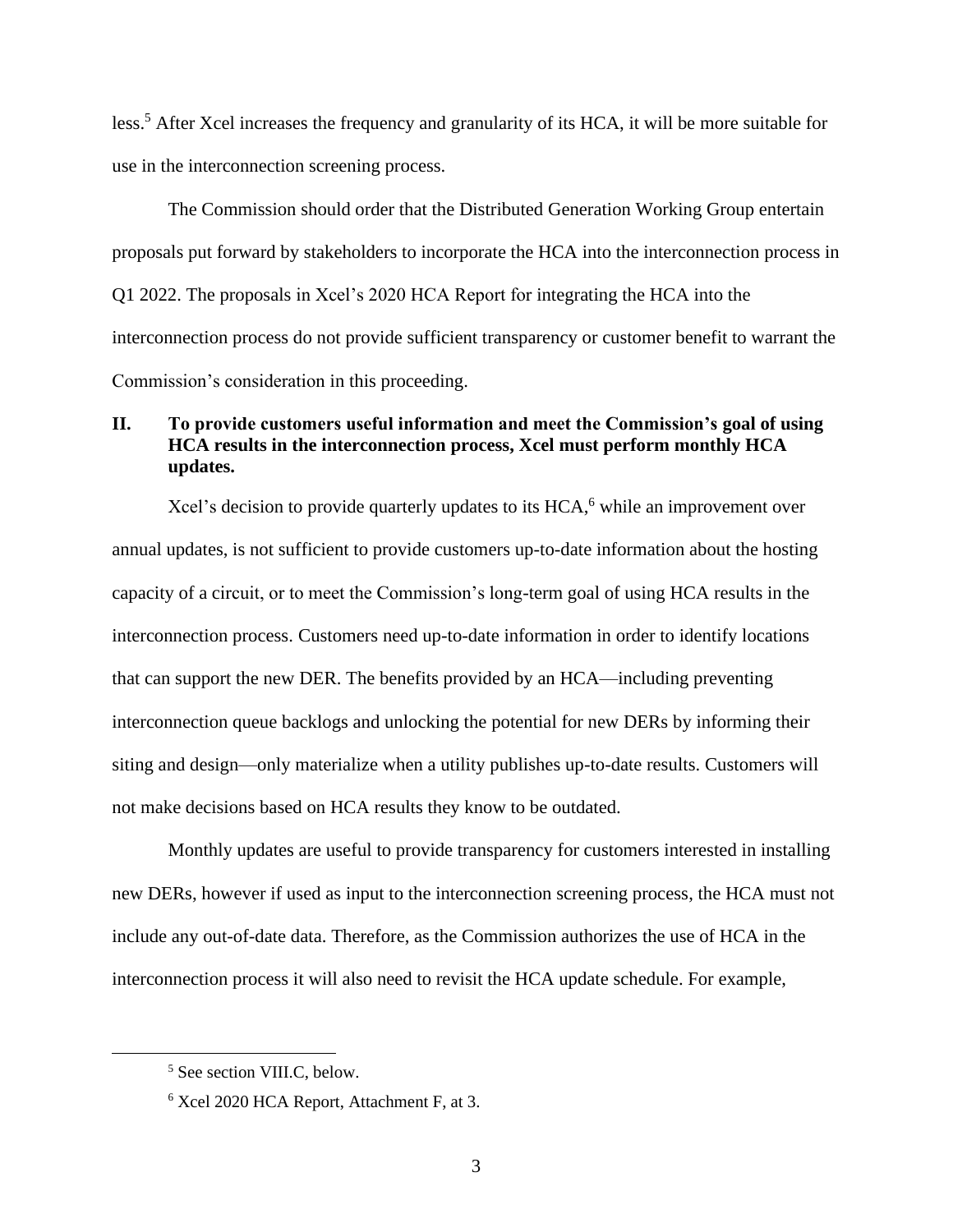California requires utilities to perform monthly HCA updates and recently authorized the use of HCA in the interconnection screening process. To ensure the use of current conditions in the screening process, California now requires utilities to check to see if there have been any system changes since the last HCA update. If there have been changes, the utility updates the HCA at the point of interconnection and then uses the up-to-date results in the interconnection screening process.<sup>7</sup> Other states take a more aggressive approach to updating their HCA: in Hawaii utilities provide updates daily, and Nevada set a goal of working towards real time HCA updates.<sup>8</sup>

Customers and developers are deciding how to design and where to build new DERs every month of the year. The Commission should order Xcel to perform monthly updates so that customers have access to reliable results when they are needed and the HCA is ready for use in the interconnection screening process.

# <span id="page-5-0"></span>**III. Xcel's workpapers do not support scope or costs of Xcel's proposed field verification activities.**

Xcel's 2020 HCA Report includes a proposal to send staff to the field to verify a large swath of the data fields in its asset management database. However, Xcel already plans to verify much of its system data and has accounted for the costs of its ongoing field verification to the

<sup>7</sup> CA Pub. Util. Comm., Dkt. R.17-07-007 Rulemaking to Streamline Interconnection of Distributed Energy Resources, D.20-09-035 Decision Adopting Recommendations From Working Groups Two, Three, and Subgroup, at 40-41 (Sept. 30, 2020) (HCA is called Integration Capacity Analysis in California) ("Utilities use the Initial Review process to determine if the Integration Capacity Analysis values at the proposed Point of Interconnection need to be updated. If updated values are needed, . . . [Utilities] use the Integration Capacity Analysis tool on the specific electrical node or run the Integration Capacity Analysis on all the electrical nodes in the circuit . . . This proposal will ensure use of the most recent Integration Capacity Analysis values without impacting timelines for Initial Review . . . we require Utilities to share the results of any Integration Capacity Analysis updates with the interconnecting generator and explain any grid condition or interconnection queue changes.").

<sup>8</sup> NV Pub. Util. Comm., Dkt. R.19-04003, Order Approving Distribution Resource Plan Stipulation, Attachment 1, at 7 (Aug. 1, 2019) ("HCA shall include updates in a period of time shorter than monthly."); Hawaiian Electric, Locational Value Maps, [https://www.hawaiianelectric.com/clean](https://www.hawaiianelectric.com/clean-energy-hawaii/integration-tools-and-resources/locational-value-maps)[energy-hawaii/integration-tools-and-resources/locational-value-maps](https://www.hawaiianelectric.com/clean-energy-hawaii/integration-tools-and-resources/locational-value-maps) (accessed March 24, 2021) ("maps are updated nightly").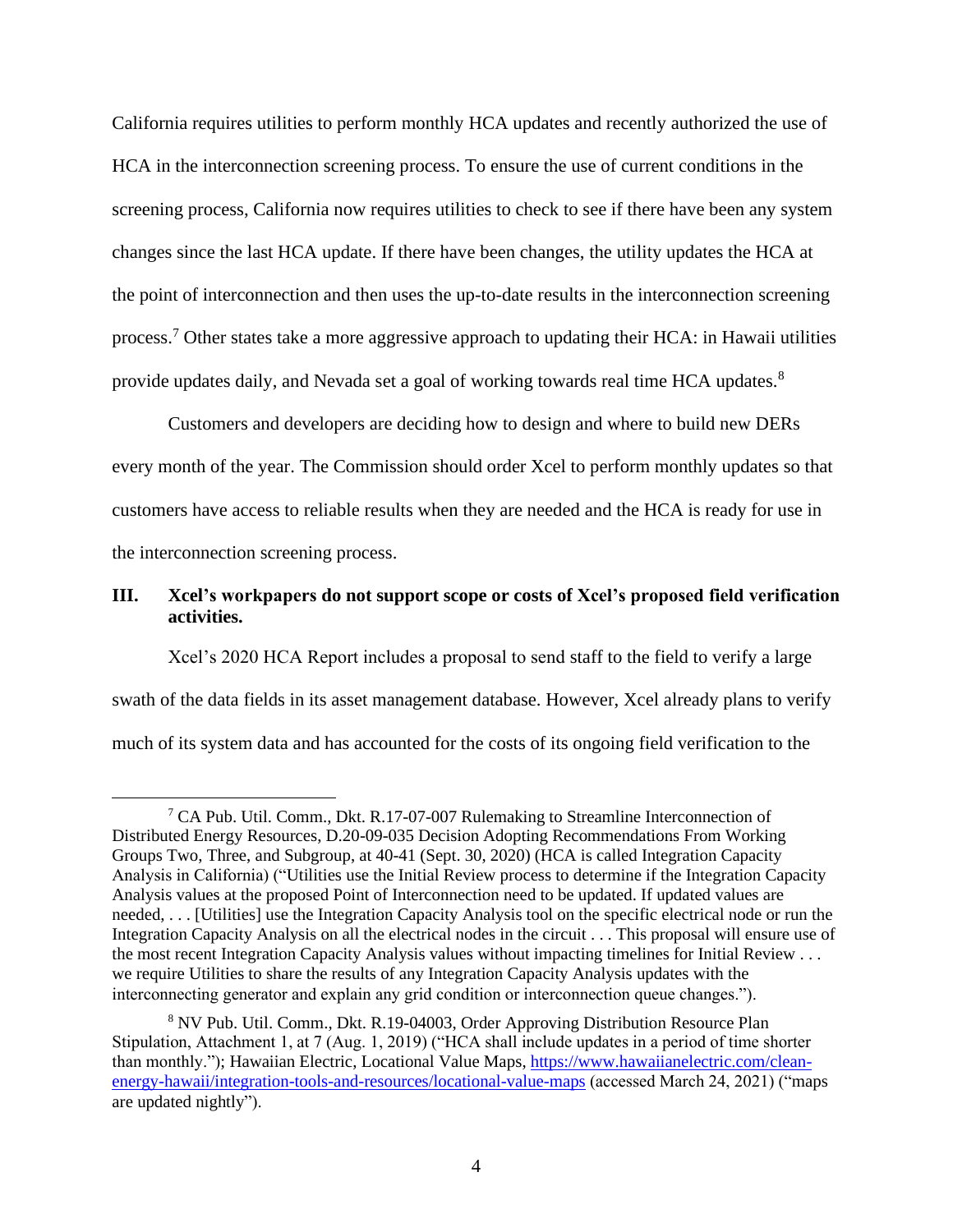Commission in other dockets.<sup>9</sup> The cost estimate provided for the field verification activities does not stand up to scrutiny, and field verification of such a large amount of data is not necessary in order to more frequently model the hosting capacity of the distribution system.

# <span id="page-6-0"></span>**A. Xcel's cost estimates are not adequate for use in the Commission's decisionmaking processes.**

Xcel labels certain field verification costs as "incremental" in the HCA Report<sup>10</sup> but they appear to cover the full cost of field data verification, including existing efforts whose costs are detailed in other dockets. After Commission Staff and IREC asked Xcel to justify these cost estimates in information requests, Xcel claimed that its field verification cost estimates are "conceptual" and that it

might be able to identify further efficiencies that will serve to reduce the overall cost of a comprehensive Minnesota field data initiative . . . In summary . . . a more refined data collection and validation estimate could vary greatly from the conceptual estimate contained in our filing.<sup>11</sup>

If a cost estimate is so immature and undeveloped that it could "vary greatly" from actuals, then

it is not reasonable for the Commission to rely on that cost when making decisions.

Similarly, Xcel's 2020 HCA Report labels the cost of staffing engineering and GIS positions for the HCA as "incremental," but Xcel did not indicate that it subtracted from its cost estimate the time that its employees currently spend performing the HCA, budgeted for performing quarterly updates, or budgeted for existing field verification efforts. Like in Xcel's 2019 HCA Report, where it proposed HCA costs did not withstand scrutiny as incremental and

<sup>9</sup> *See* Xcel Energy Response to Minnesota Public Utilities Commission Information Request No. 1 (Jan. 25, 2021) (Xcel Energy Response to PUC Information Request No. 1); Attachment A, Xcel Energy Response to IREC Information Request No. 10 (Feb. 12, 2021).

<sup>10</sup> Xcel 2020 HCA Report, Attachment F, at 3-4.

<sup>&</sup>lt;sup>11</sup> Attachment A, Xcel Energy Response to IREC Information Request No. 10, at 3.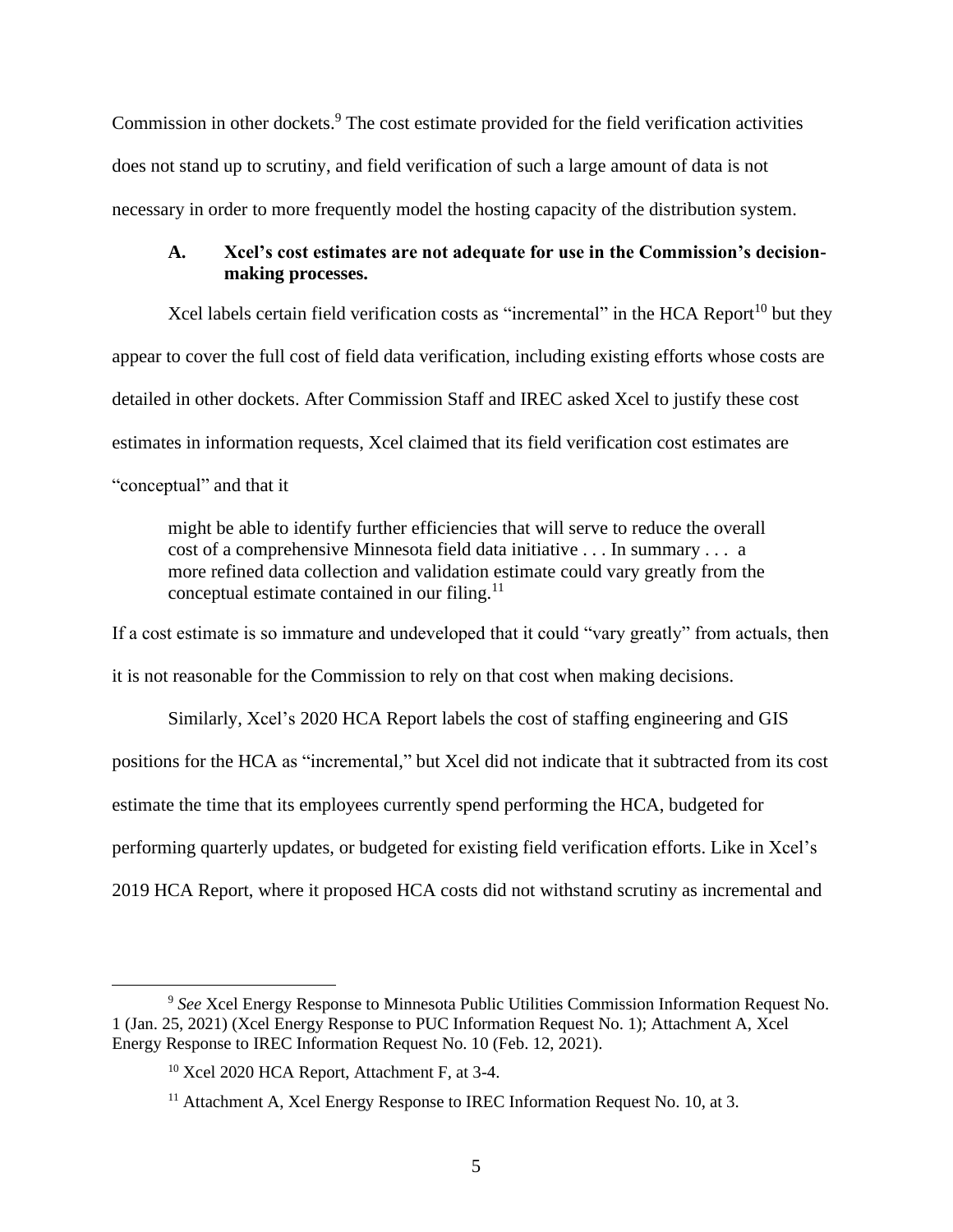double-counted certain costs, <sup>12</sup> Xcel's proposed costs in the 2020 HCA Report do not withstand scrutiny. The Commission should not rely on undeveloped cost estimates when deciding the frequency of HCA updates.

# <span id="page-7-0"></span>**B. Xcel proposes to verify more data than is necessary to model hosting capacity.**

Xcel's 2020 HCA Report proposes to verify a large set of data that is not needed in order to perform hosting capacity analyses. Xcel proposes to spend \$13-16 million to verify the secondary system,<sup>13</sup> yet Xcel's HCA does not model the secondary system and no stakeholder has proposed that Xcel do so. The Commission should disregard any cost and time estimates associated with the verification of the secondary system because Xcel agrees that modeling the secondary system is unnecessary to increase the frequency of HCA updates.<sup>14</sup>

As explained above, Xcel has an existing field verification program that covers a large portion of its primary system. Xcel indicates that its "conceptual" proposal for HCA data validation includes 93 data fields, 48 of which are covered by Xcel's existing data validation efforts.<sup>15</sup> Of the remaining 45 data fields, 31 of them typically are not used in the power flow models used to perform HCA on the primary system.<sup>16</sup>

<sup>15</sup> Attachment A, Xcel Energy Response to IREC Information Request No. 10, Attachment A.

<sup>&</sup>lt;sup>12</sup> Dkt. E002/M-19-685, Comments of the Interstate Renewable Energy Council, Inc. on Xcel Energy's 2019 Hosting Capacity Analysis, at 10-12 (Dec. 30, 2019).

<sup>&</sup>lt;sup>13</sup> Xcel Energy 2020 HCA Report, Attachment F, at 12 (Table 2).

<sup>&</sup>lt;sup>14</sup> Xcel Energy Response to PUC Information Request No. 1(b) at 4 ("Field verification of secondary assets is not necessary to increase the frequency of the HCA to monthly.").

<sup>&</sup>lt;sup>16</sup> IREC does not understand how the following 31 data fields would be useful in an HCA analysis of the primary system: Land Lot Centroid Relations, OH ATO: Location, OH Fuse: field stencil; OH Switch: field stencil, tie switch indicator; OH Transformer Bank: field stencil, bank configuration, facility tag x, facility tag y, output voltage, secondary location; Pole: framing type; Primary Meter: company number, facility tag x, facility tag y, Location; Recloser Bank Unit: type, curve; Sectionalizer Bank: company number; Switching Facility: Company Number, facility tag x, facility tag y; UG ATO: Location; UG Transformer: facility tag x, facility tag y, field stencil, output voltage, Location; UG Transformer Bank Unit: rated kva, protection type.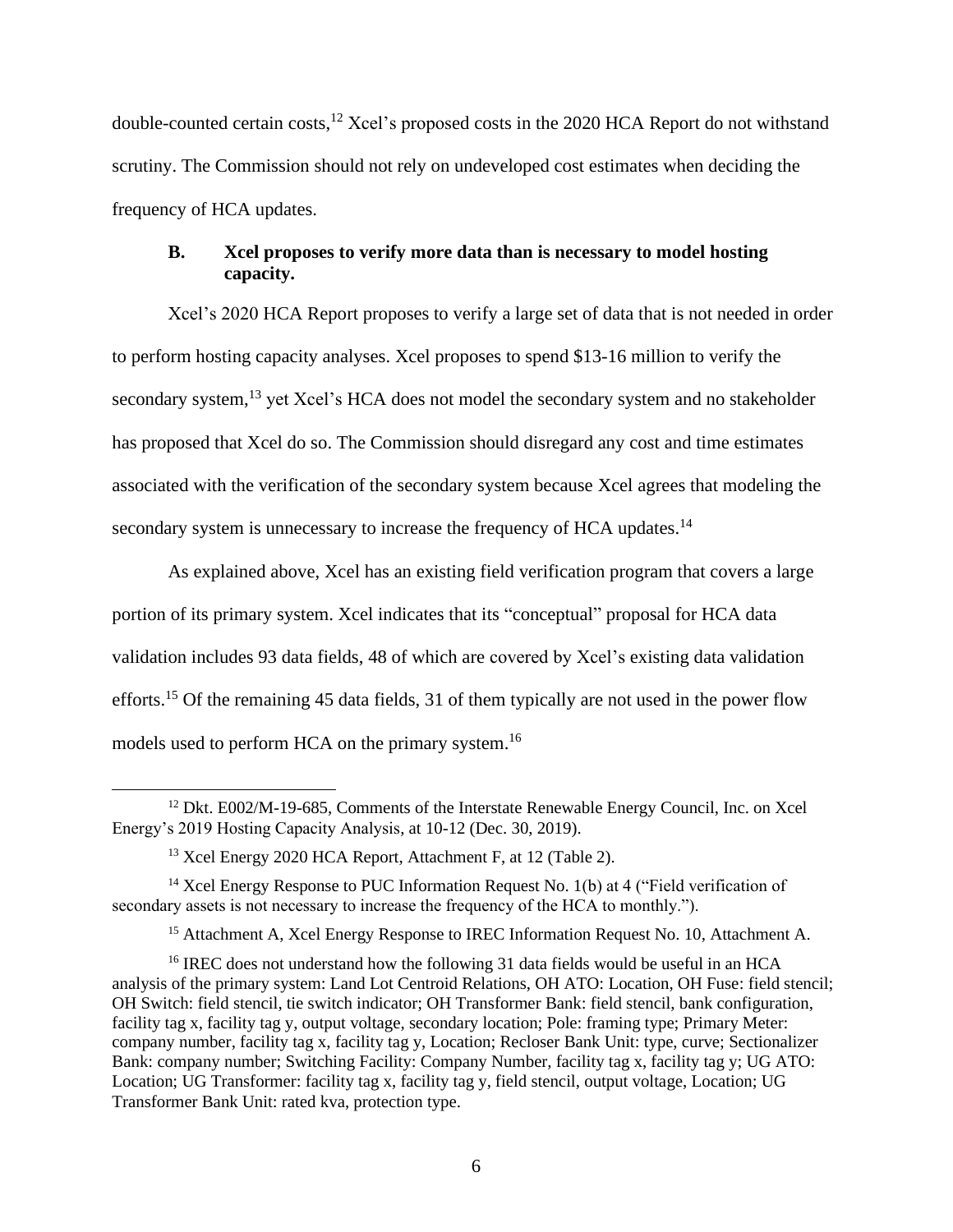IREC does not question Xcel's use of the remaining 14 data fields in the HCA, however, data validation can likely be performed without rolling trucks to the field by deploying automated scripts to clean up feeder models and other tools.<sup>17</sup> Other utilities validate their primary system data without extensive field verification efforts and update their HCA monthly.<sup>18</sup> While some primary system field verification may be needed, Xcel's filing fails to justify its proposal to send staff to the field to verify a large swath of primary and secondary system data fields.

#### <span id="page-8-0"></span>**C. Xcel fails to justify its claim that a sweeping field validation effort is a prerequisite for more frequent HCA updates.**

The 2020 HCA Report does not identify a causal relationship between the frequency of HCA updates and the speed of Xcel's field verification efforts. If Xcel's primary system data is inaccurate for an annual or quarterly update, it will also be inaccurate for a monthly update. And as explained above, other utilities have computerized and automated their data validation processes to facilitate monthly updates without an extensive field verification program.

Further, it is unlikely that most feeders will have significant changes every month. It is more likely that most feeders will not need to be updated more than once a year. More frequent HCA updates are unlikely to require significantly more feeder models to be rebuilt ever year; instead the models will be rebuilt in the same month that the change occurs rather than waiting

<sup>17</sup> *See* NV Pub. Util. Comm., Dkt. 19-04003, NV Energy Distributed Resources Plan, at 19 (April 1, 2019) ("To perform the initial HCA analysis for this filing, the preparation of NV Energy's distribution system models for use in Synergi required several clean-up scripts to be run to ensure proper functioning of the Synergi software."); Pacific Gas and Electric Integration Capacity Analysis (ICA) Data Validation Process (09-09-2019); Southern California Edison ICA Quality Control and Validation Process (09-09- 2019); San Diego Gas & Electric Data Validation (09-09-2019), available at CA Pub. Util. Comm., Dkt. R.14-08-013, Reply Comments of the Interstate Renewable Energy Council, Inc. on Refinements to the Integration Capacity Analysis, Attachments 2-4 (Sept. 30, 2019).

<sup>&</sup>lt;sup>18</sup> None of the HCA data validation plans reviewed by IREC include an extensive field verification program. *Id*.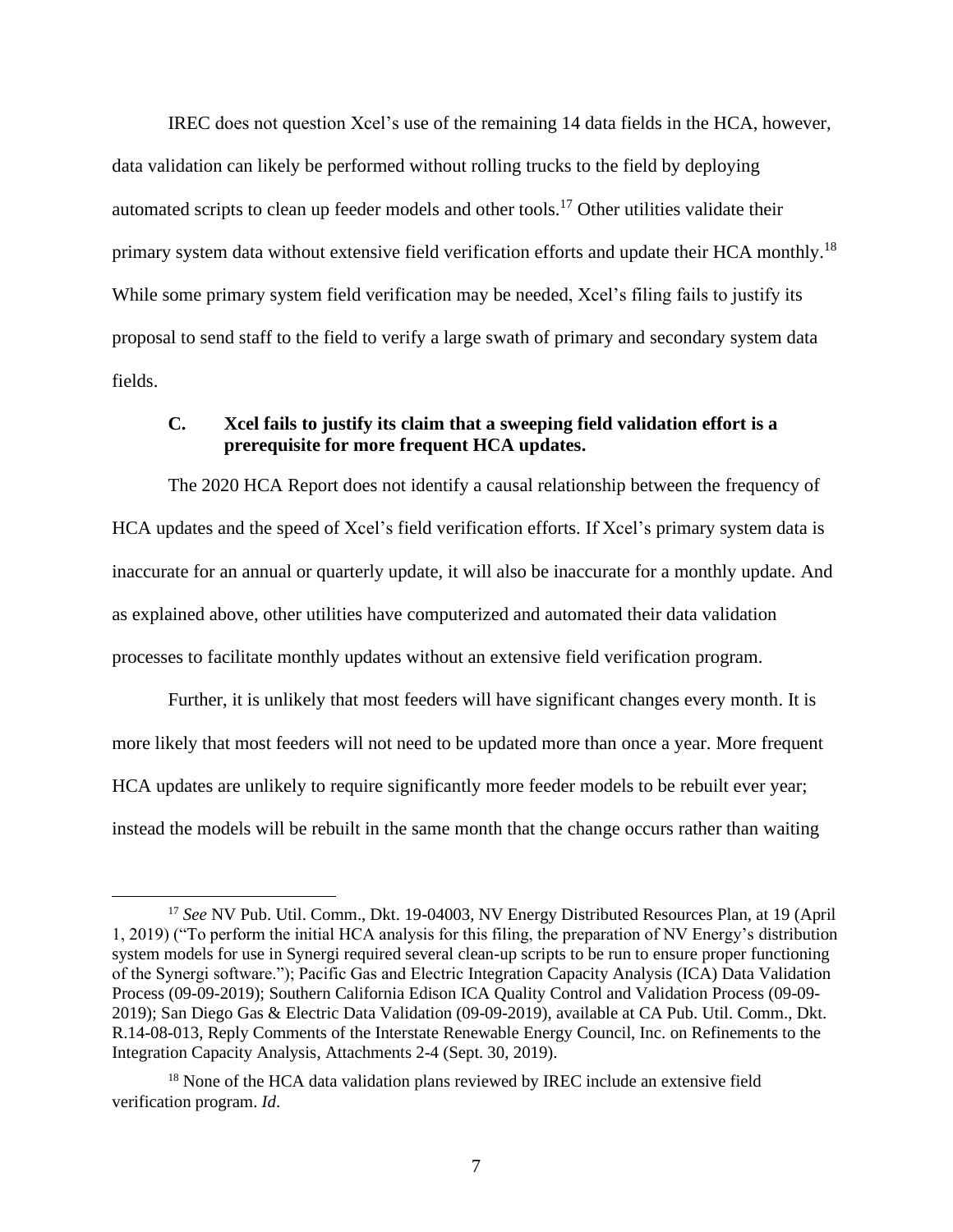for an annual or quarterly cycle. Most feeders do not see significant changes every year and therefore will not need to be rebuilt at all. For example, using the thresholds that Xcel selected, it identified that one-third of its feeders underwent a significant change between the 2017 and 2018 HCA.<sup>19</sup> There may be a small number of feeders that see multiple significant changes over the course of the year, and a monthly update cadence could mean performing an analysis on those feeders more than once a year. A monthly update cadence is unlikely to require many more feeder model rebuilds than a quarterly update. The primary difference is that Xcel would be required to publish the results of its analysis in the month that it performs the analysis rather than waiting until the end of the quarter for publication.

#### <span id="page-9-1"></span><span id="page-9-0"></span>**IV. The Commission should order Xcel to perform its analysis using monthly load data.**

#### **A. The Commission should order Xcel to perform a monthly analysis that is useful for solar only projects, as well as projects that include energy storage.**

Xcel's HCA should provide monthly results to allow a developer to design DERs that benefit the grid and avoid seasonal constraints. Xcel currently performs its HCA using only annual daytime minimum load.<sup>20</sup>

In order to provide more useful data for customers seeking to design photovoltaic (PV) systems that avoid seasonal constraints, Xcel should publish HCA results using daytime minimum load in each month of the year. For example, if a line section could support a 2 MW PV system for 11 months of the year, but only a 1 MW system in the remaining month, a customer could build a 2 MW system and agree to limit its output to 1 MW during the one month

<sup>&</sup>lt;sup>19</sup> Xcel 2020 HCA Report, Attachment A, at 10; Dkt. E002/M-19-685, Xcel Energy 2019 Hosting Capacity Analysis Report, Attachment A at 5 (Nov. 1, 2019) (Xcel 2019 HCA Report) ("We rebuilt (i.e., extracted GIS asset data for) approximately one-third of the feeders in the analysis, focusing on those feeders that had experienced large configuration, load, or generation changes.").

<sup>20</sup> Xcel 2020 HCA Report, Attachment A, at 15.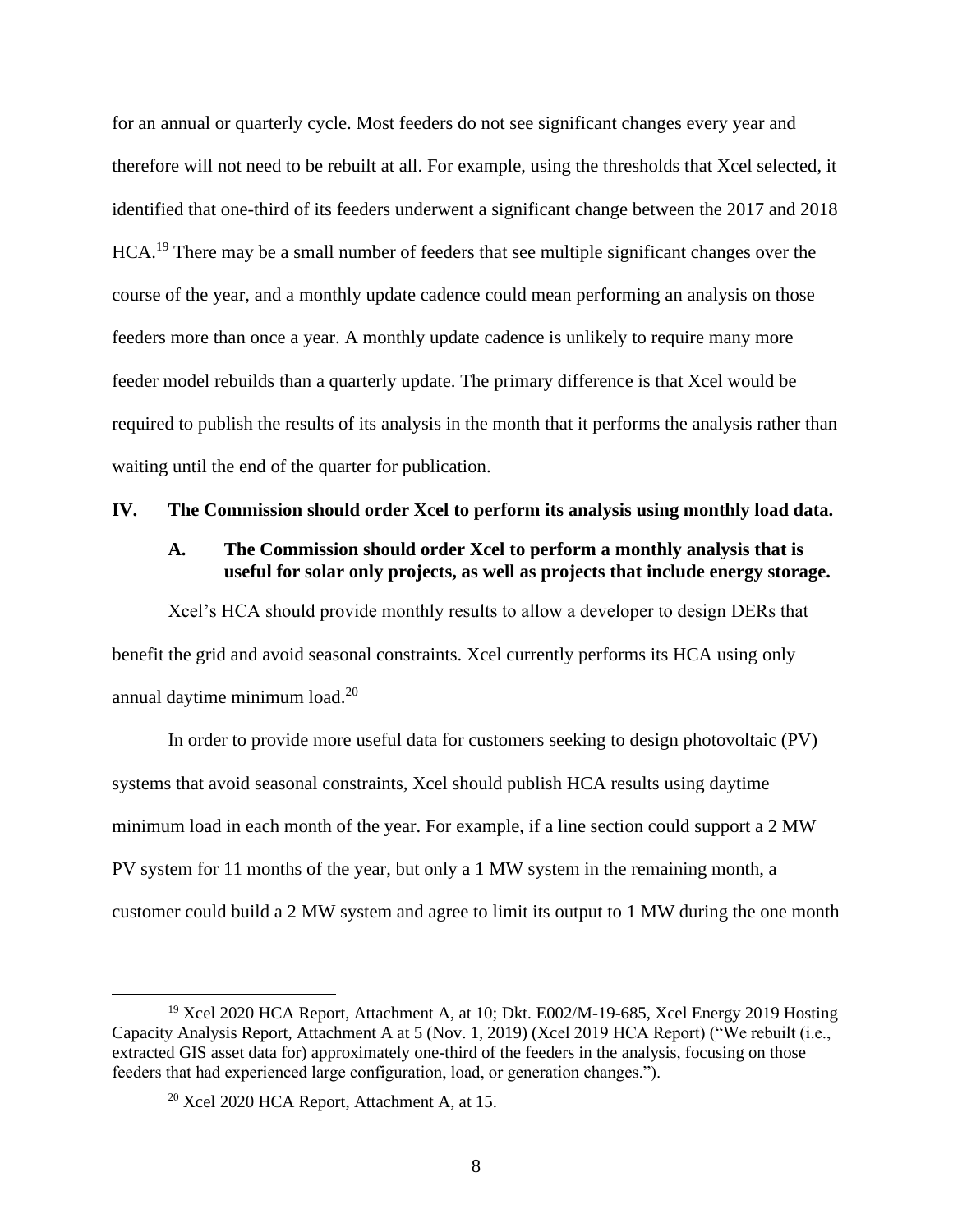in which the constraint exists. In this way, the customer can build the system at the size she desires while avoiding the need for upgrades to Xcel's distribution system with a seasonal output limit.

Next, in order to provide more useful data for customers seeking to design systems based on other generation types, Xcel should publish HCA results using absolute minimum load in each month of the year. In the same way that a customer can design a PV-only system to avoid seasonal constraints using results with daytime minimum load, a customer can design a system using other generation types (such as solar+storage) to avoid seasonal constraints using results with absolute minimum load.

As a long-term goal, Xcel should move towards providing hourly HCA results using the 24 hour load profile of each month's peak day and minimum day. This is commonly called a 576 analysis, named after the 576 load data points it uses ((24 hours from each month's peak load day + 24 hours from each month's minimum load day)  $*$  12 months = 576). For the next iteration of Xcel's HCA, IREC recommends an incremental step in that direction by including an analysis of:

- the daytime minimum load hour for each month of the year (1 data point for each of the 12 months), for the benefit of customers designing DER with only solar generation,
- the absolute minimum load hour for each month of the year (1 data point for each of the 12 months), for the benefit of customers designing DER that export outside of daytime hours, *i.e.*, energy storage systems paired with solar generation, and
- the single highest (peak) load hour for each month of the year (1 data point for each of the 12 months), for the benefit of customers designing DER with new loads.

IREC's recommendation includes a total of 36 load data points, and by doing so provides customers the ability to see seasonal variations in hosting capacity instead of only the most restrictive hours of the year.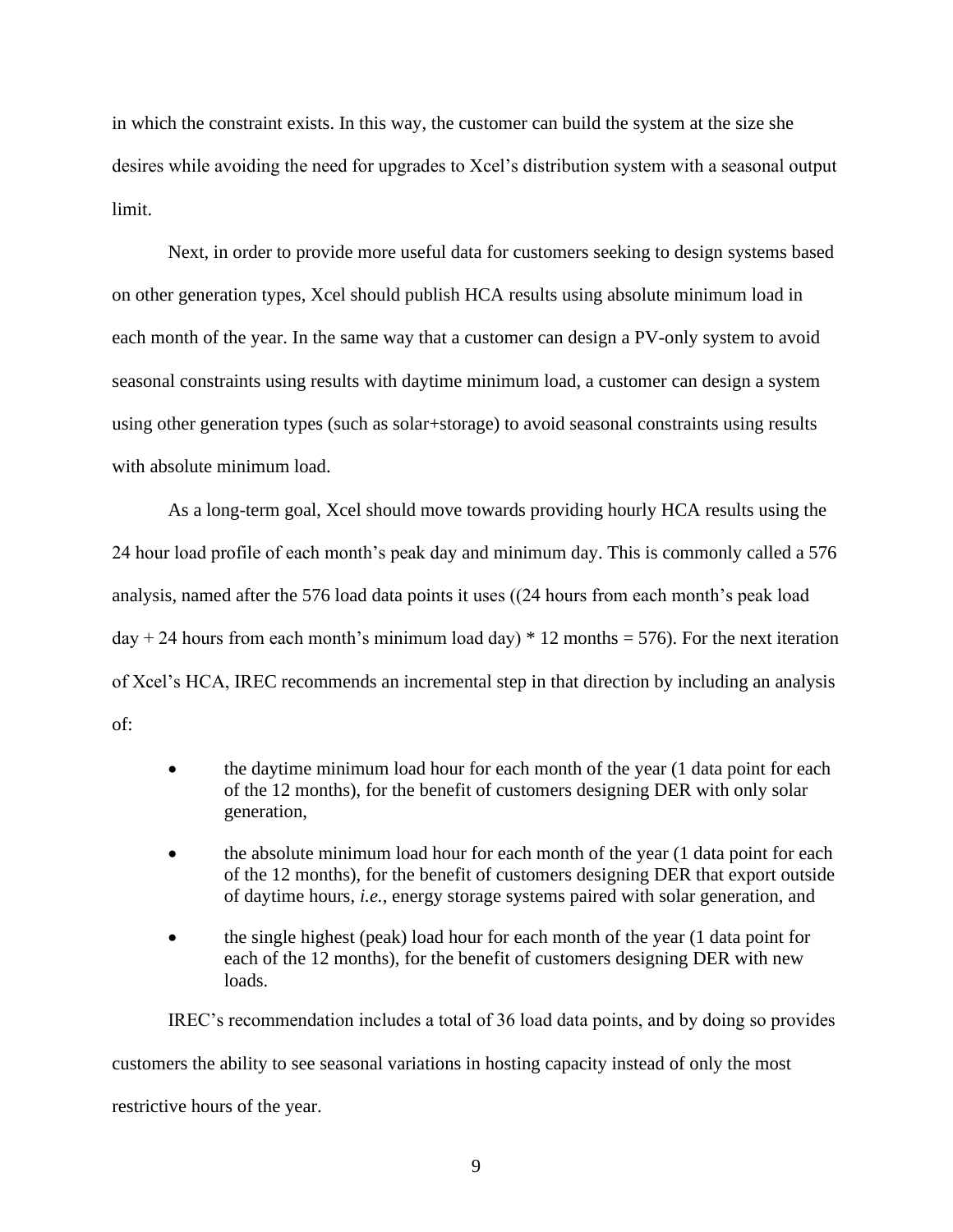## <span id="page-11-0"></span>**B. To facilitate the electrification of vehicles and buildings, Xcel should perform HCA for load.**

The transition to a low-carbon economy requires the electrification of vehicles and buildings, and hosting capacity maps are an important tool that can provide an understanding of where the best opportunities for placing new DER load on the electric grid exist. There is also untapped potential for growth in distributed energy storage (as a standalone project or paired with distributed generation), especially as costs continue to decline and customer demand for resiliency increases. An HCA load analysis would not be difficult for Xcel to perform as both software tools that Xcel uses for its HCA, DRIVE and Synergi, can perform this load analysis.<sup>21</sup> An HCA load analysis can also provide important insight for the Commission and other stakeholders as they review and approve long-term integrated distribution plans and investments, with the aim to integrate these resources in the lowest cost manner for the benefit of all ratepayers.

The Commission and Xcel agree that a load analysis would be useful.<sup>22</sup> Despite this, Xcel has not included in the HCA a load analysis that meets the goals outlined by stakeholders including IREC, Fresh Energy and the City of Minneapolis.<sup>23</sup>

<sup>21</sup> Dkt. E002/M-19-166, Xcel Energy Integrated Distribution Plan – Annual Update, at 26-27 (Oct. 30, 2020) (Xcel 2020 Load HCA Discussion); Dkt. E002/M-19-685, Comments of the Interstate Renewable Energy Council, Inc. on Xcel Energy's 2019 Hosting Capacity Analysis (Dec. 30, 2019), Attachment A: Xcel Energy's Response to IREC Information Request No. 11 (Dec. 17, 2019). As noted above, this analysis should be performed using monthly peak load data.

 $^{22}$  Aug. 15, 2019 HCA Order at 12; July 31, 2020 HCA Order at 7. Xcel agrees that "load HCA can still serve as a starting point to guide load interconnections." Xcel 2020 Load HCA Discussion at 26.

<sup>&</sup>lt;sup>23</sup> July 31, 2020 HCA Order at 6; Dkt. E002/M-19-865, Comments of the City of Minneapolis at 1 (Jan. 27, 2020) ("Minneapolis views the HCA as an important planning tool to . . . support beneficial electrification at the levels required to meet state and local climate goals.").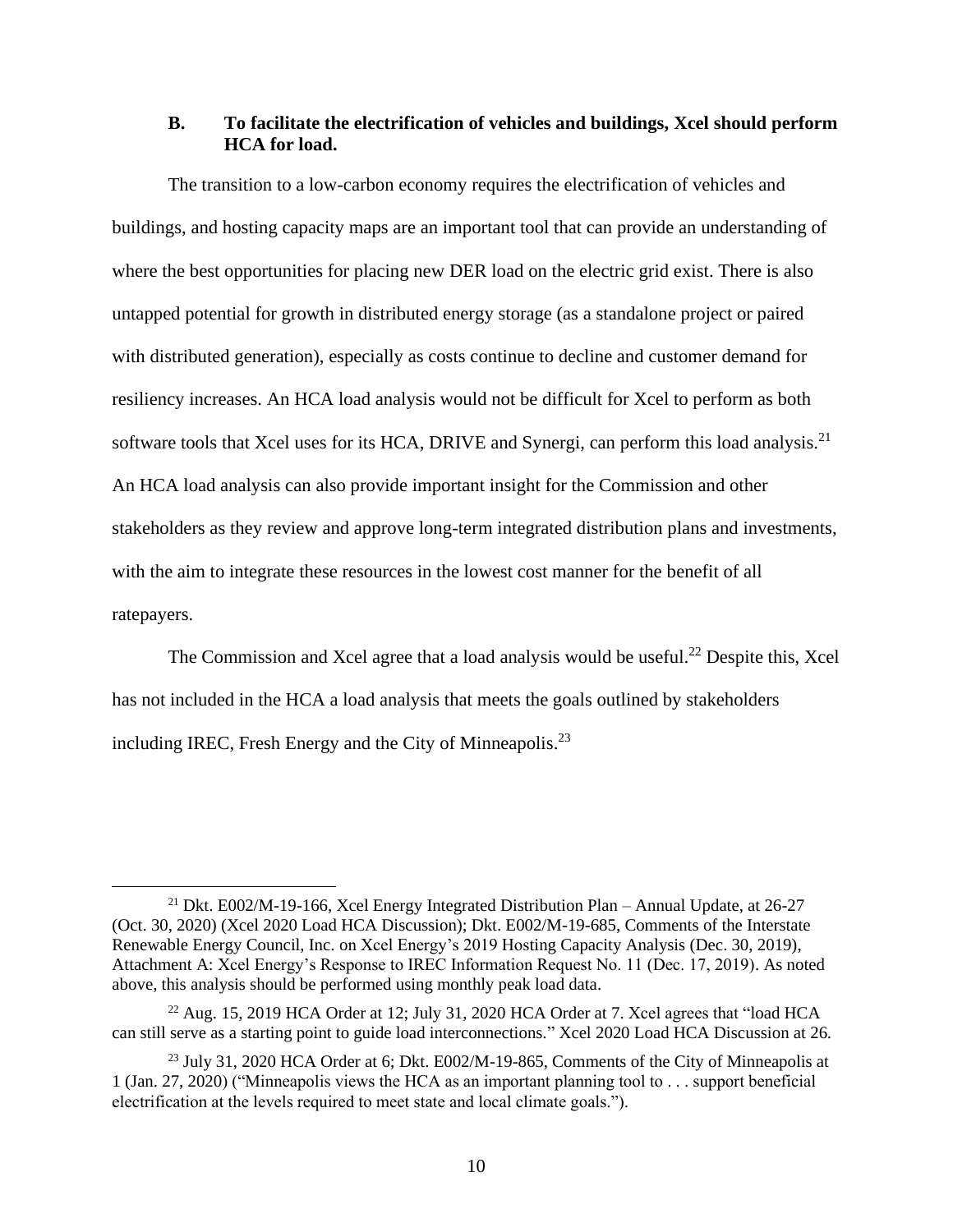## <span id="page-12-0"></span>**C. Good utility practice requires Xcel to modify its load interconnection policies to account for existing distributed generation.**

Xcel argues that its analysis of load hosting capacity should not include existing solar generation because it "does not align with current planning practices that do not include solar generation when considering large load interconnections."<sup>24</sup> Xcel should modify its current planning practices to align with good utility practice, which accounts for the remaining useful life of existing distributed generation.

It is unreasonable to assume that capital-intensive distributed generation, which the grid is often modified to accommodate, will disappear before the end of its useful life. The typical useful life of a solar photovoltaic panel is approximately  $20-30$  years.<sup>25</sup> Customers invested significant time and capital to install distributed generation that they expect to serve their load for decades. Xcel often modifies its grid to accommodate this distributed generation. Failing to account for the remaining useful life of distributed generation when connecting new loads is an unreasonable practice. The Commission should question the prudence of distribution system upgrades Xcel requests to rate base on feeders with distributed generation while this unreasonable practice is in place.

After modifying its load interconnection policies, Xcel should include existing distributed generation in its HCA load analysis.

<sup>24</sup> Xcel 2020 Load HCA Discussion at 26.

<sup>25</sup> Solar Energy Industries Association, *Recycling & End-of-Life Considerations for Photovoltaics*,<https://www.seia.org/initiatives/recycling-end-life-considerations-photovoltaics> (accessed March 24, 2021) (In addition, projects typically budget for the installation of an new inverter at the end of the original inverter's useful life, which can be upwards of 10 years.).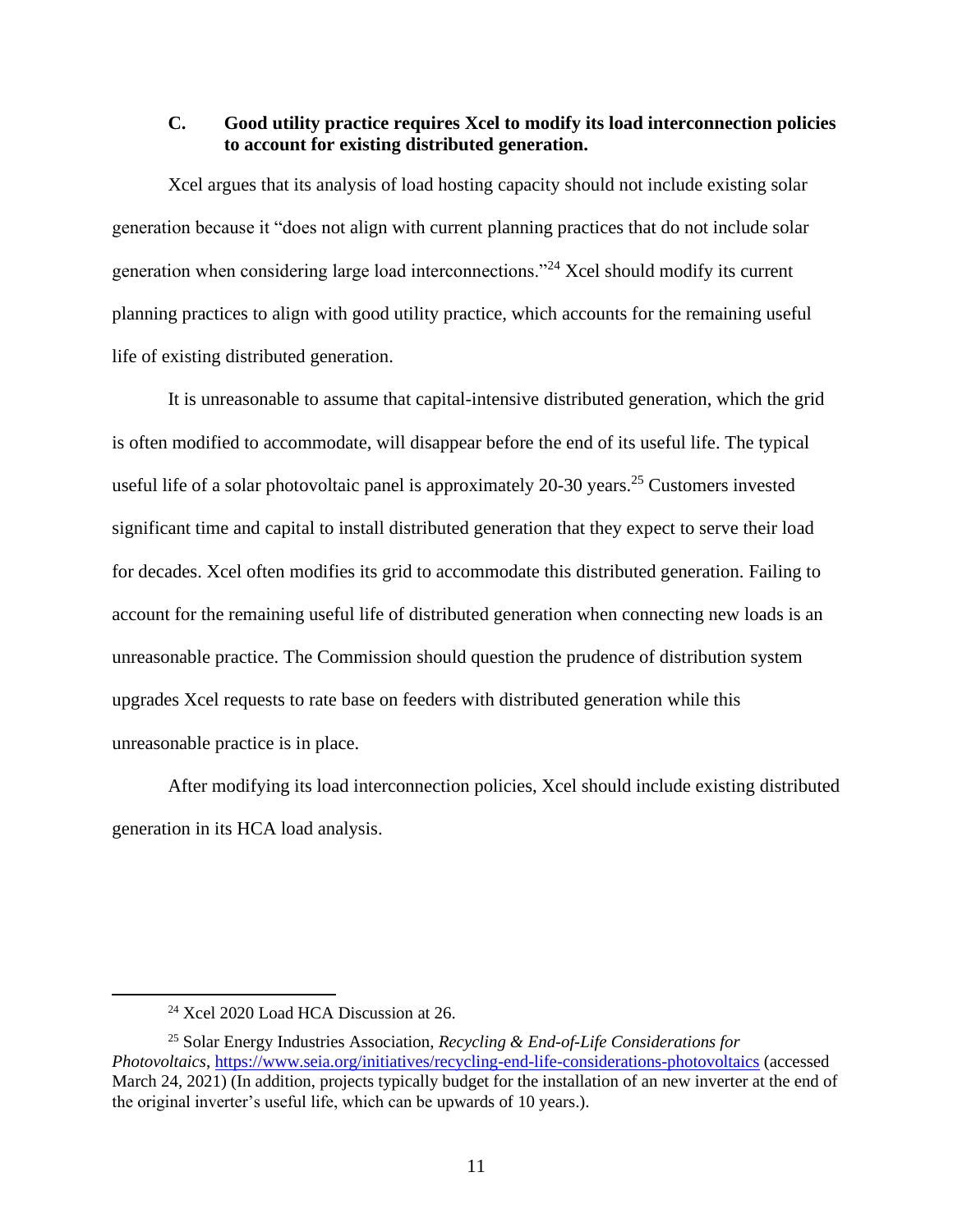# <span id="page-13-0"></span>**V. Xcel should include queued projects in the HCA.**

In order to be useful for customers seeking to design and site new DERs, queued projects should be included in the analysis. It is appropriate to include queued projects in the HCA under both interconnection use cases authorized by the Commission. First, when using HCA as an early indication of available hosting capacity, customers evaluate a circuit with the understanding that projects already in the queue have the first right to any available capacity. Second, when Xcel uses Minnesota's DER Interconnection Process to screen projects, Xcel must assume that all projects in the queue are built first.<sup>26</sup> Because both HCA interconnection use cases authorized by the Commission include queued projects, Xcel's analysis should assume that queued projects operate.

While the HCA generally represents the current state of Xcel's distribution grid, it also appropriately includes certain known future conditions. For example, Xcel assumes that any distribution system upgrades planned for the next six months will be online in the analysis.<sup>27</sup> Just as Xcel assumes that future upgrades are complete, it should also assume that queued generation operates.

Assuming that queued projects are operational is consistent with the practice of other utilities that plan to use the HCA in the interconnection process.

Some projects in the queue will not get built for various reasons. When a project exits the queue, it relinquishes its right to the hosting capacity on that feeder. Therefore, when a solar garden or a collection of projects above the HCA generation threshold enter or exit the queue,

<sup>26</sup> State of Minnesota Distributed Energy Resources Interconnection Process § 3.2.1 (initial review screens require consideration of existing and proposed DER on a circuit).

<sup>&</sup>lt;sup>27</sup> Xcel 2020 HCA Report at 19-20.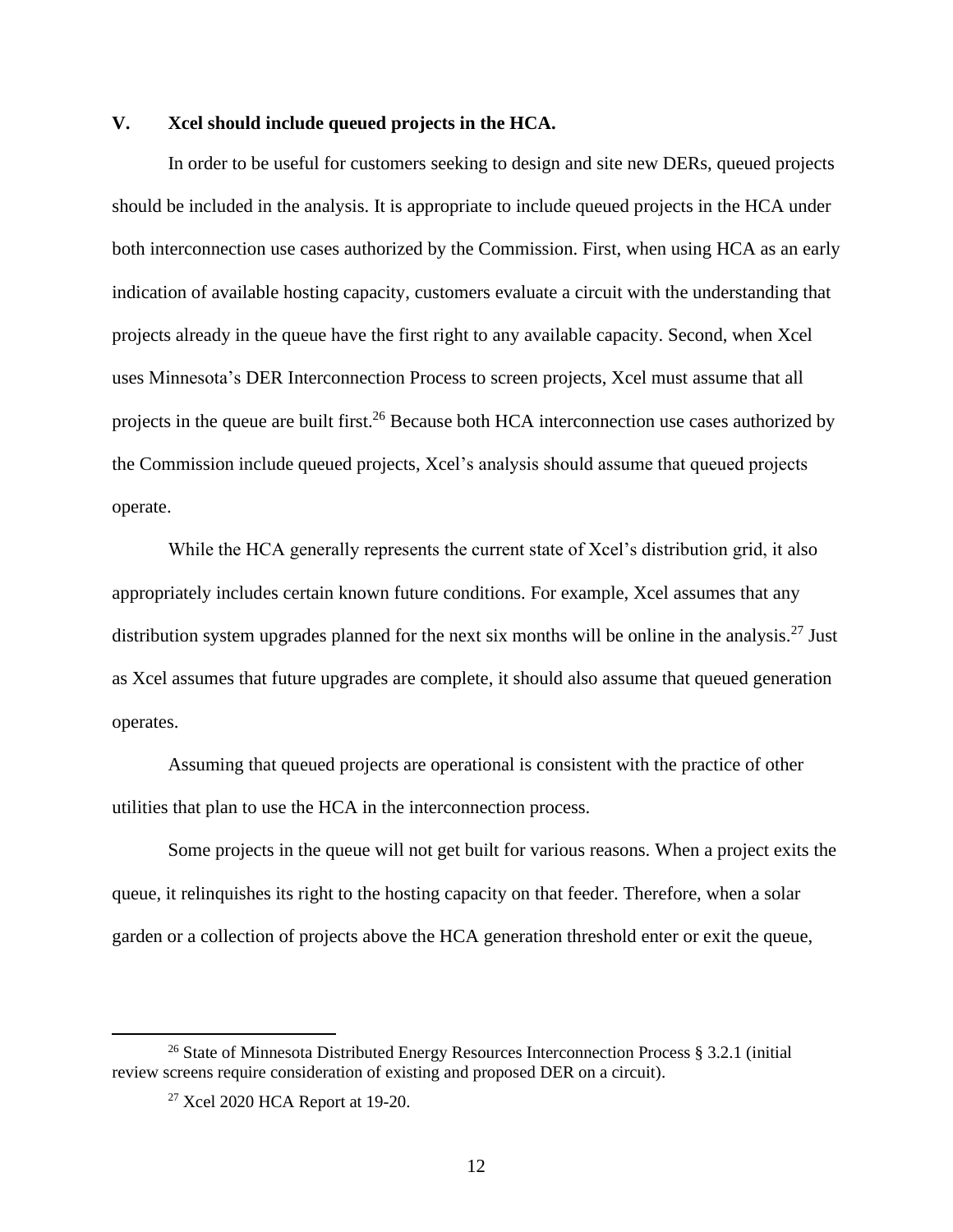Xcel should update that feeder's HCA during the next cycle. In this way, a frequently updated map will always reasonably reflect the available hosting capacity for new projects on the circuit.

## <span id="page-14-0"></span>**VI. The Commission should order Xcel to fully comply with Ordering Paragraph (OP) 11 and OP 15's requirements to publish all criteria violations and unique line segment numbers on the map within 30 days.**

The criteria violation values that Xcel published are useless to customers because it is impossible to determine the location on the distribution system that the values are associated with. This is because Xcel failed to comply with OP 11's requirement to publish line segment numbers on its map,  $28$  so it is impossible to correlate the results in Attachment C with a location on the map. Exacerbating the situation, Xcel also failed to comply with OP 15's requirement to publish all criteria violations on the map,<sup>29</sup> so it is impossible select a location on the map and then view the criteria violation results for that location.

Xcel is "able to display all HCA values and primary criteria violations" on the HCA map, but does "not do so due to concerns of readability/usability."<sup>30</sup> Xcel claims it cannot present unique line segment numbers on the map due to "technical limitations" associated with aggregating nodal results into line segments.<sup>31</sup> Yet multiple other utilities present this data—plus much more—on their HCA maps without problems. For example, Figure 1 below shows that NV Energy allows access to criteria violation values on its HCA map with a link to downloadable HCA results for that location in the pop-up box. Figure 2 shows that Southern California

<sup>&</sup>lt;sup>28</sup> Xcel 2020 HCA Report at 23 ("*Order Pt. 11*: Due to technical limitations, we were not able to include a unique name or number for each line segment in the HCA map pop-up.").

<sup>29</sup> Xcel 2020 HCA Report at 25 ("*Order Pt. 15*: We have prepared a separate tabular report for sub-feeder results, which provides all criteria threshold violations and corresponding hosting capacity values for each feeder segment. The heat map continues to display the primary violation only, due to size constraints in the pop-up field.").

<sup>&</sup>lt;sup>30</sup> Attachment A, Xcel Energy Response to IREC Information Request No. 4(B).

<sup>31</sup> Xcel 2020 HCA Report, Attachment A, at 23.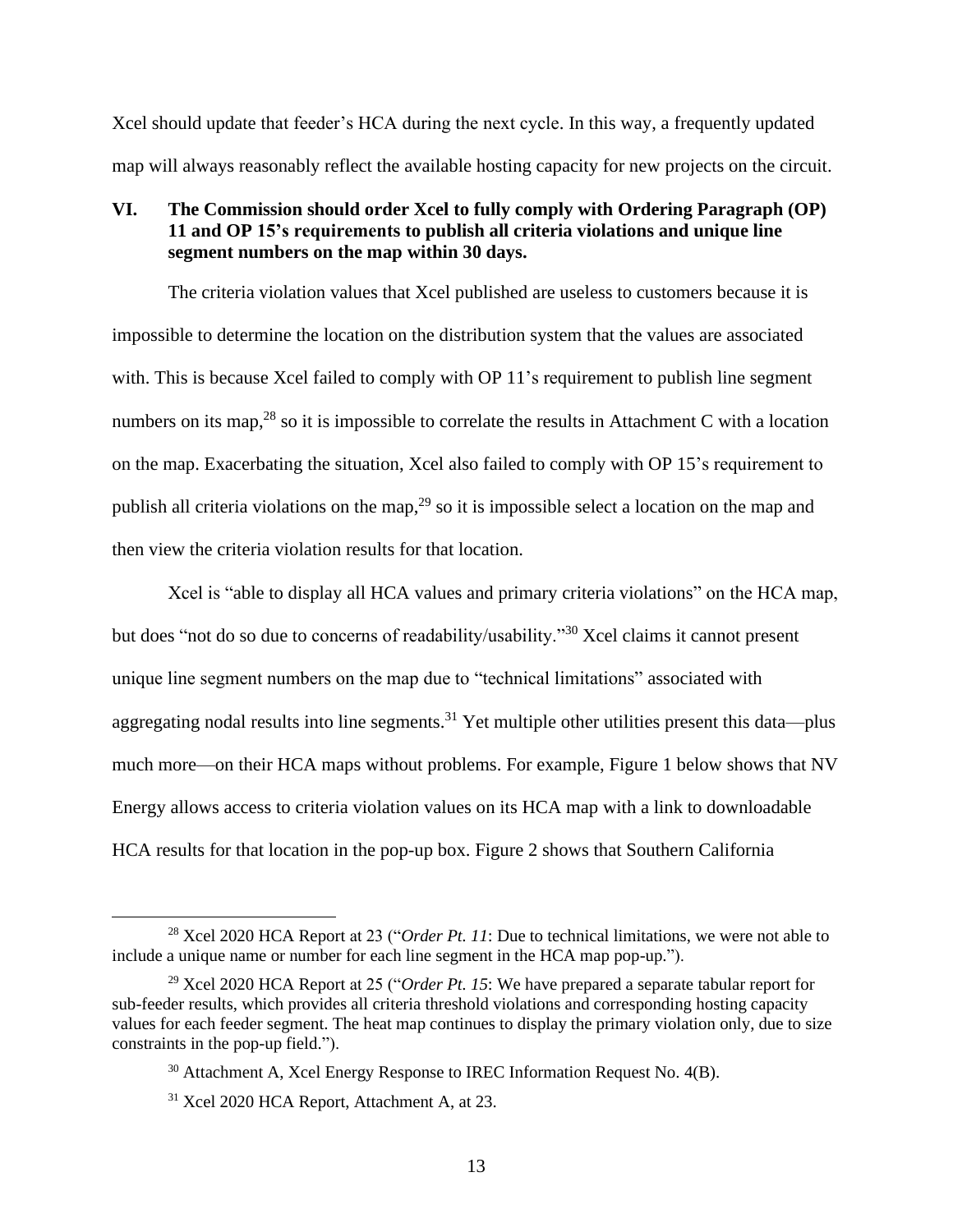Edison's map similarly includes link to downloadable HCA criteria violation values for that location, as well as the line segment ID and node ID.



If Xcel had attempted to display this information on its map in compliance with the Commission's order, a logical first step would be to review HCA maps of peer utilities that met their regulatory requirements to display the data required in OP 11 and OP 15, and then evaluate if that same approach would work for Xcel. Yet Xcel did not even review other maps to figure out how to go about complying with the Commission's order. <sup>32</sup> Instead Xcel invokes vague and undefined concerns and limitations as a rationale for why it failed to fulfill its obligation to this Commission. Other utilities were able to overcome any obstacles to providing this data in the first year their HCA maps were published.

<sup>&</sup>lt;sup>32</sup> Attachment A, Xcel Energy Response to IREC Information Request No. 4(A).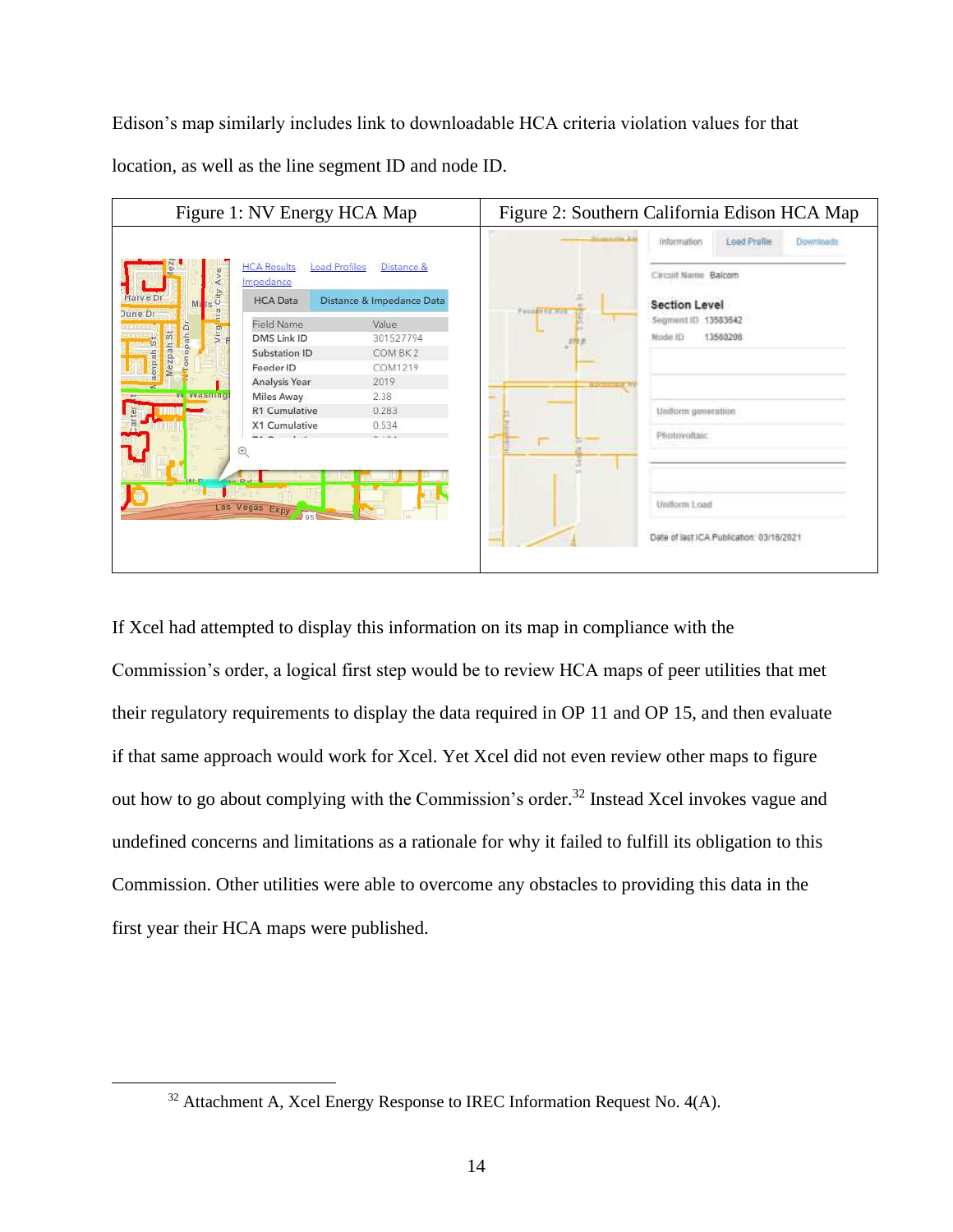Xcel offers that if the Commission determines there is "value in including all violations and HCA values within the heat map pop-up" it will do so.<sup>33</sup> Yet the Commission already made this determination when OP 15 required that "Xcel must publish" the information on its HCA map.<sup>34</sup> There is no excuse for further delay. The Commission should order Xcel to fully comply with the requirements of OP 11 and OP 15 to publish this information on its map within 30 days.

## <span id="page-16-0"></span>**VII. The Commission should order Xcel to use its standard feeder names in the subfeeder level results within 30 days and in all future reports.**

If Minnesota wants to enable interconnection customers and developers to design projects well suited to their location and to take advantage of the flexibility and capabilities of DER technologies, then customers need to able to easily access use of the HCA criteria violations in the sub-feeder level report. As IREC explained in last year's comments,<sup>35</sup> allowing customers to see the criteria violation values allows them to understand whether the violation can be addressed through an inexpensive system modification, *e.g.*, use of a smart inverter, or to better understand the type of distribution system upgrade that may be required in order to interconnect.

Xcel's criteria violation values in the sub-feeder level report are not useful because it is burdensome to identify which feeder the results are associated with. For example, Xcel's standard feeder names are used in its public queue, pre-application reports, the HCA map, and the feeder-level HCA results in Attachment B. Yet the sub-feeder level results in Attachment C

<sup>&</sup>lt;sup>33</sup> Attachment A, Xcel Energy Response to IREC Information Request No. 4(B).

<sup>34</sup> July 31, 2020 HCA Order, at 15.

<sup>35</sup> Dkt. E002/M-19-685, Comments of the Interstate Renewable Energy Council, Inc. on Xcel Energy's 2019 Hosting Capacity Analysis, at 12-14 (Dec. 30, 2019).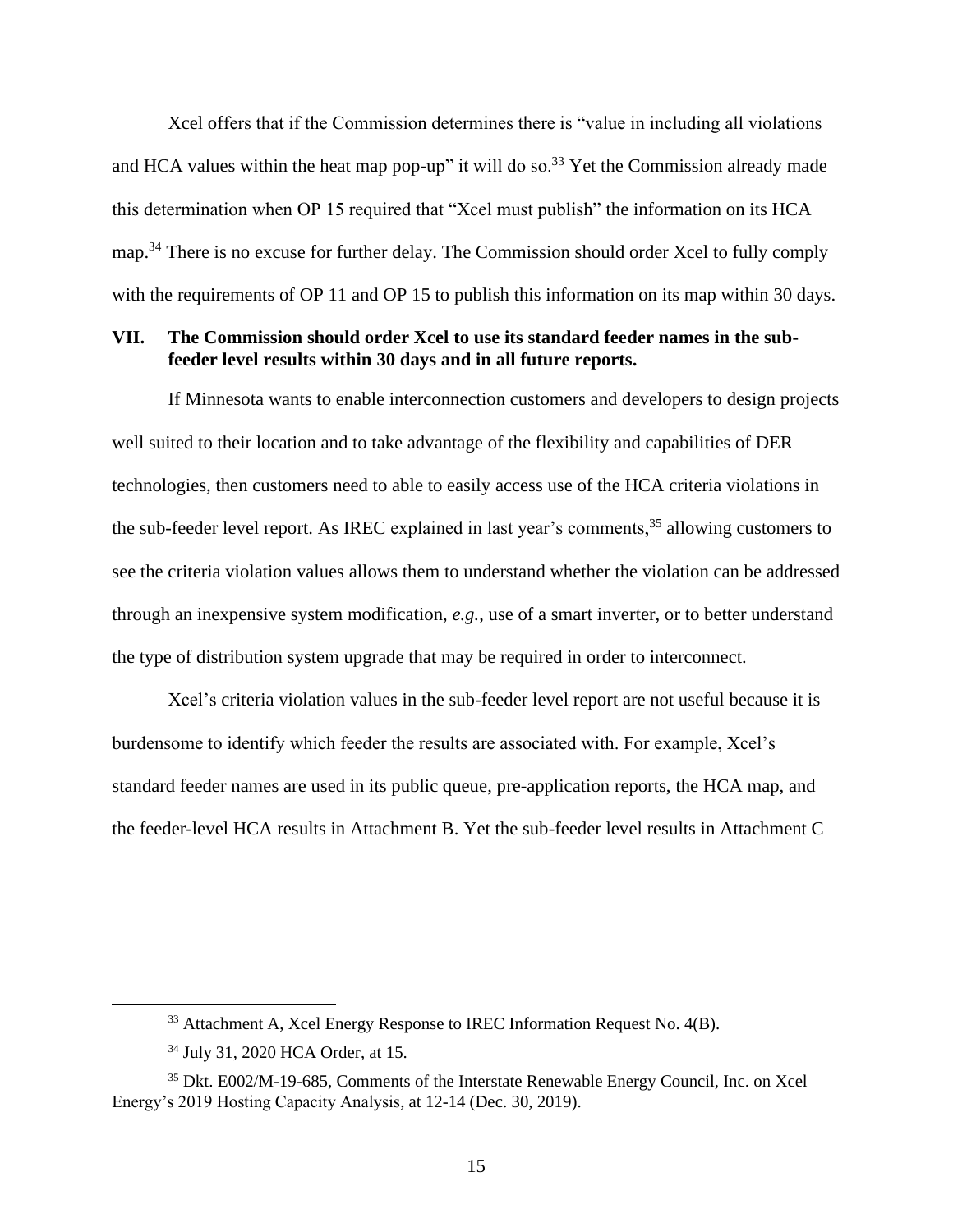do not include a column that clearly identifies Xcel's standard feeder names. Xcel acknowledges that this failure results in a report that "may not be intuitive to" use.<sup>36</sup>

Instead of providing a tool that is unintuitive to use, Xcel should simply publish a spreadsheet that is intuitive to use and includes its standard feeder name in a separate column. The Commission should order Xcel to add a column with traditional feeder names to Attachment C within 30 days and include the same data in all future reports.

#### <span id="page-17-1"></span><span id="page-17-0"></span>**VIII. Xcel must increase the frequency and granularity of the HCA before it is ready for use in the interconnection process.**

#### **A. It is premature for the Commission to consider specific proposals for the integration of HCA into the interconnection process in this proceeding.**

The HCA, including all basic grid information displayed on the HCA map, is in need of more frequent and granular updates before it is ready to use in the interconnection process. The Commission should order that the Distributed Generation Working Group entertain proposals put forward by stakeholders for incorporation of HCA into the interconnection process in Q1 2022. Such proposals should be developed in a forum facilitated by Commission Staff and where Xcel cannot unilaterally prevent consideration of proposals presented by stakeholders, as it did in the 2020 workshop process.

IREC is not prepared to put forward such a proposal today or to fully respond to Xcel's proposals because Xcel disregarded the Commission's requirement in OP 5 to work with stakeholders to evaluate the HCA's ability to replace or augment the review screens.<sup>37</sup> For

<sup>36</sup> Attachment A, Xcel Energy Response to IREC Information Request No. 2(B). IREC was unable to follow the instructions provided by Xcel's Response to Information Request No. 2(B) to determine which feeders each value in the sub-feeder results is associated with.

<sup>&</sup>lt;sup>37</sup> July 31, 2020 HCA Order, at 14 ("5. Xcel is directed to continue working with stakeholders to identify opportunities to integrate the HCA and the MN DIP . . . screening processes in future iterations of the HCA.").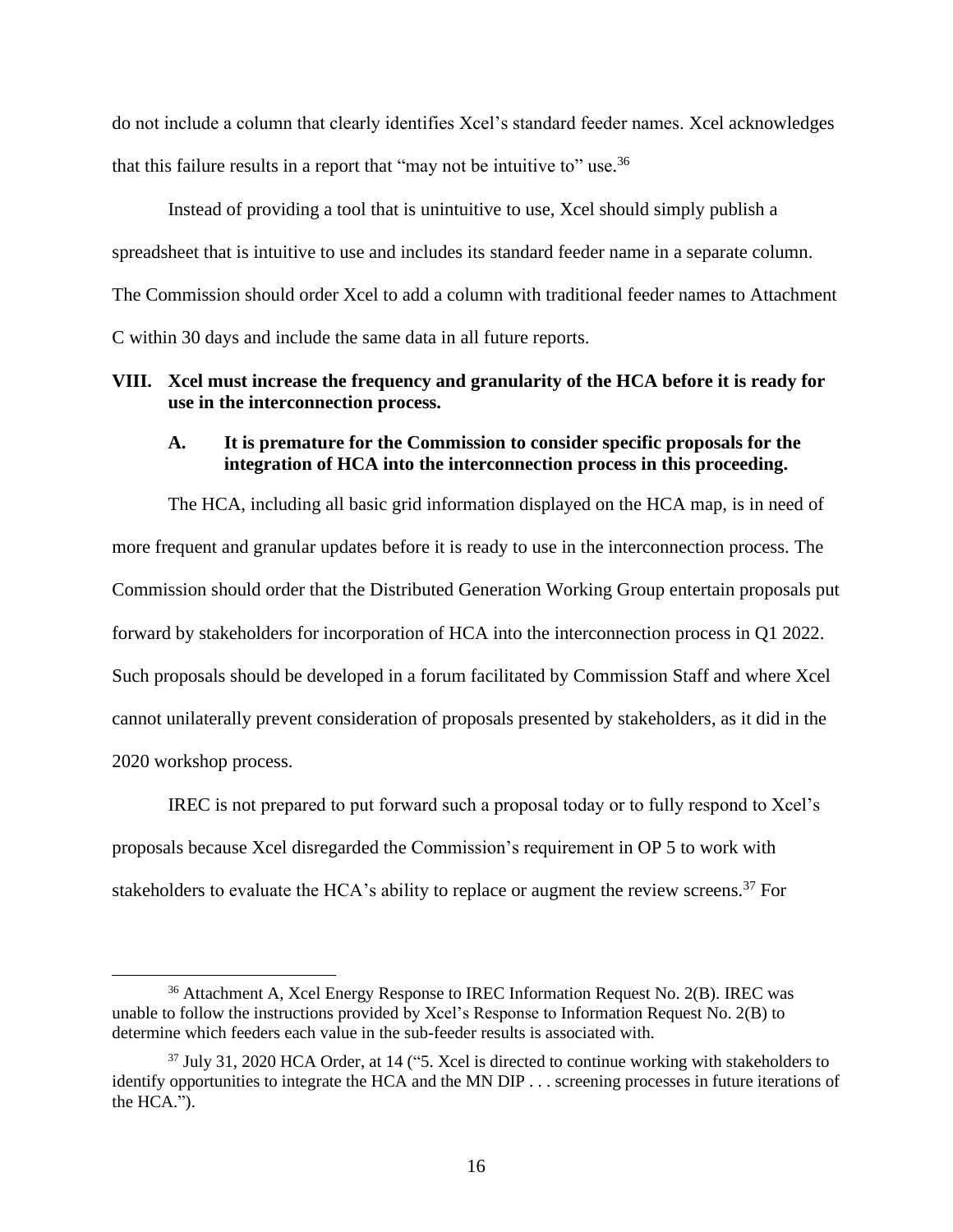example, IREC's timely request to discuss the individual initial and supplemental review screens, presented in Workshop 4, was first ignored and then outright rejected by Xcel in Workshop 6. Xcel's conduct contravened the Commission's intent for the regulated utility to work constructively with stakeholders, as well as the specific terms of the stakeholder process set by the Commission in OP 5 and OP 22.<sup>38</sup>

## <span id="page-18-0"></span>**B. Customers benefit most from increased transparency into the interconnection process.**

All the customer benefits from Xcel's HCA have resulted from the increased transparency provided by Xcel's HCA. Yet many of Xcel's proposals for incorporating the HCA into the interconnection process involve changing Xcel's internal processes without publishing additional data. For example, Xcel proposes to spend up to \$1.6 million to automate data collection for its internal calculation of data used in the screening process. <sup>39</sup> However, the real value to customers of incorporating HCA into the interconnection process is derived from customers' ability to view the same data that Xcel has access to when screening projects.

Incorporating the HCA into the interconnection process without also increasing transparency fails to provide customers the vast majority of benefits they could derive from the HCA. IREC does not oppose Xcel embarking on an effort to improve or automate its internal systems for administering the interconnection process. Indeed internal process improvements are likely overdue, as evidenced by Xcel's inability to administer the MN DIP without incurring numerous customer complaints and significant fines. However there is no need for, or customer benefit derived from, the Commission vetting Xcel's internal process improvements in an HCA

<sup>&</sup>lt;sup>38</sup> *Id*.; July 31, 2020 HCA Order, at 15-16 (workshop discussions should address "f. Other topics identified by stakeholders for review.").

<sup>39</sup> Xcel 2020 HCA Report, Attachment F, at 18-19.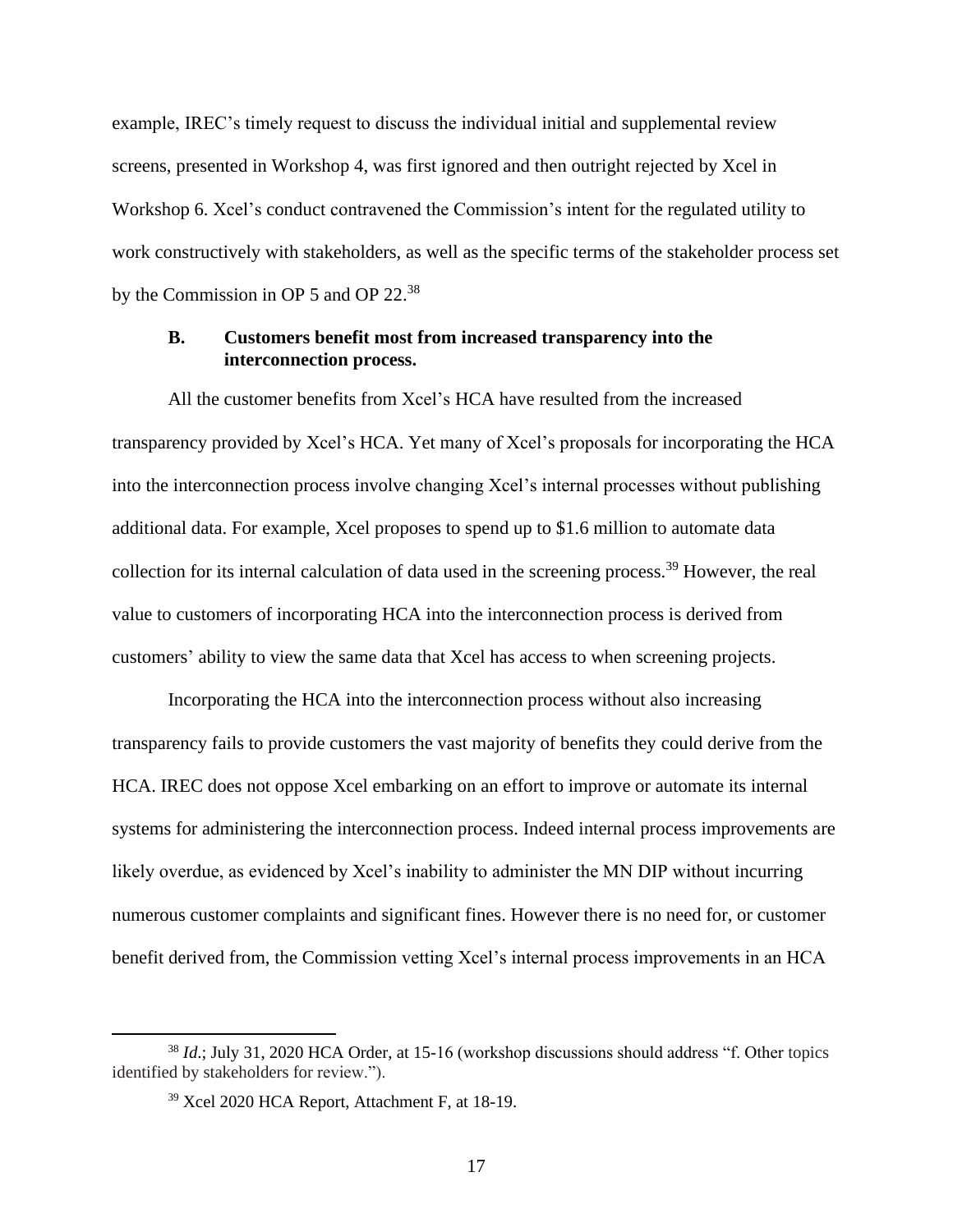proceeding. Put simply, Xcel should improve its internal interconnection processes as a part of its prudent management practices, and the Commission should focus its efforts on ordering Xcel to provide customers additional data via the HCA.

Further, IREC does not believe that additional automation of the pre-application report process should be prioritized at this time. Instead, Xcel should update all basic grid data on the HCA map on a monthly basis.

#### <span id="page-19-0"></span>**C. Automating the feeder model building and data validation process could enable Xcel to streamline its internal processes.**

Xcel's observation that the model building process is the most time-consuming element of performing the HCA comports with IREC's understanding of other utilities' processes.<sup>40</sup> Yet Xcel's estimate that it would take 3-4 years to automate the model building process is unreasonably long. For example, Pacific Gas & Electric Company (PG&E) completed a program to automate its model building and data validation process in under 16 months.<sup>41</sup>

With prudent management, IREC expects that Xcel would be able to automate its model building and data validation process in significantly less time than PG&E for three reasons. First, PG&E's analysis includes over three times the number of feeders found in Xcel's Minnesota HCA. Second, Xcel has been publishing HCA results using the same software since 2016, while PG&E had only one year of experience with its HCA software when starting its process. Third, PG&E's GIS and asset management databases were in terrible condition at the start the project,

<sup>40</sup> *See*, *e.g.*, NV Pub. Util. Comm., Dkt. 19-04003, NV Energy Distributed Resources Plan, at 19 ("Preparation of the models in Synergi was the most resource-intensive and time-consuming aspect of performing the HCA.").

<sup>41</sup> PG&E implemented GridUnity's Network Model Management software beginning in Q1 2019 and reported that its maps included verified and published results on May 7, 2020. CA Pub. Util. Commission, Dkt. R.14-08-013, PG&E's Integration Capacity Analysis (ICA) Implementation Update, at 1 (May 7, 2020).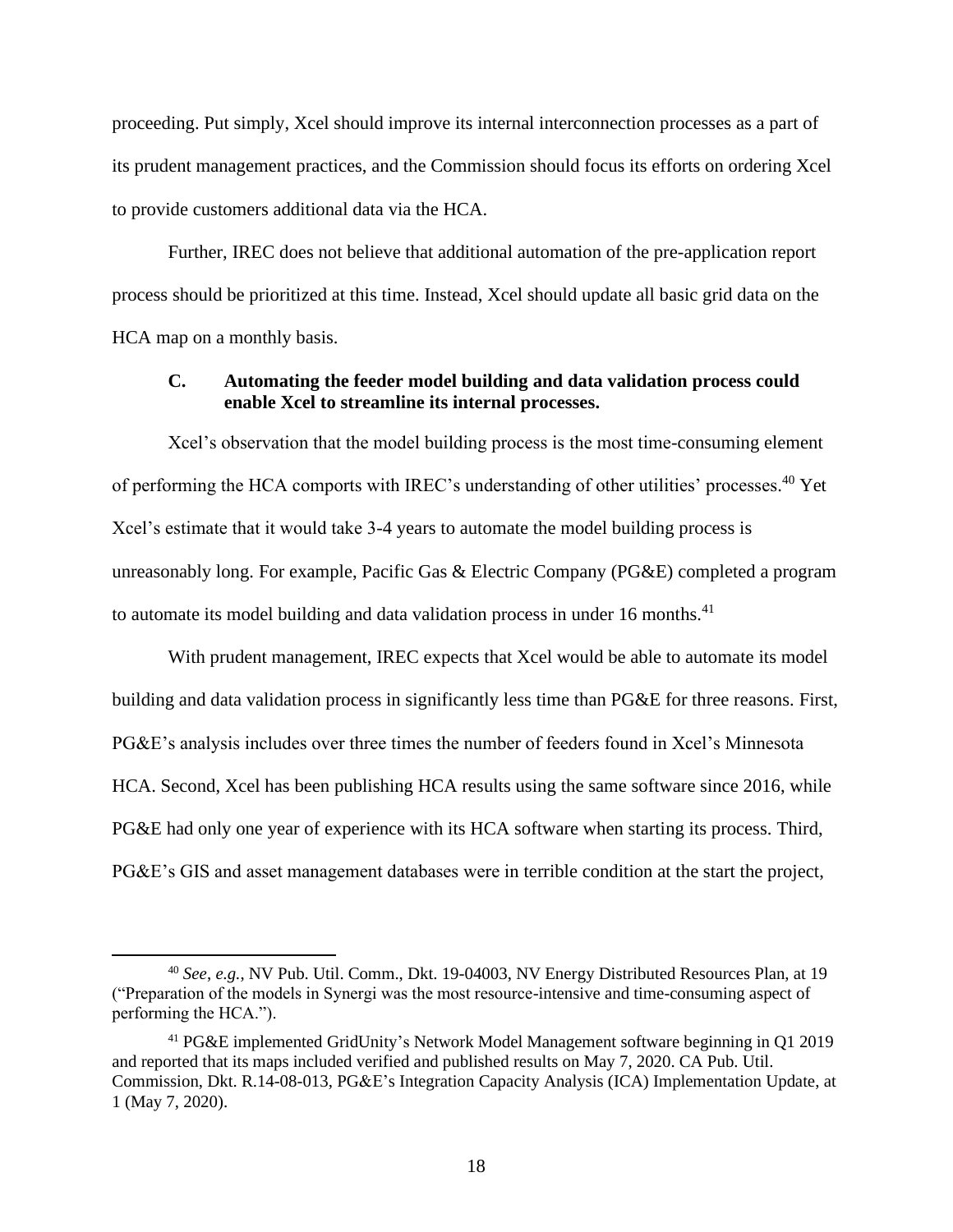and to IREC's knowledge PG&E had not begun a concerted field data verification program similar to what Xcel has already started pursuant to its ADMS program.

Other utilities that update their HCA at monthly intervals—or more frequently—have performed similar model building and clean-up activities without a programmatic label or yearslong process.  $42$ 

The low end of Xcel's cost estimates for automating the feeder building process appear comparable to reports of the costs for *both* automating feeder building and data validation programs in other states, however there has been no thorough vetting of any actual costs in public dockets. Moreover, we would expect that Xcel would find efficiencies and cost savings as it implements more automated processes and completes its existing field verification activities.

The one-time expense of automating the model building process should be recovered from all ratepayers, not solely interconnection customers. Automating the model-building process will enable Xcel to perform more distribution engineering tasks using its power flow modeling software. This benefit is not limited to generation interconnection uses, but can also help the utility analyze the impact of new load, changes in circuit configuration, and other distribution planning activities. Therefore, it is not appropriate to allocate these one-time costs exclusively to interconnection customers.

Automating the most time-consuming part of the HCA process could reduce the amount of time it takes for Xcel to produce HCA results and could also automate certain load forecasting and load allocation processes associated with distribution planning. Accordingly, if Xcel invests

<sup>42</sup> *See*, *e.g.*, NV Pub. Util. Comm., Dkt. 19-04003, NV Energy Distributed Resources Plan, at 19; Southern California Edison ICA Quality Control and Validation Process (09-09-2019); San Diego Gas & Electric Data Validation (09-09-2019), available at CA Pub. Util. Comm., Dkt. R.14-08-013, Reply Comments of the Interstate Renewable Energy Council, Inc. on Refinements to the Integration Capacity Analysis, Attachments 3-4 (Sept. 30, 2019).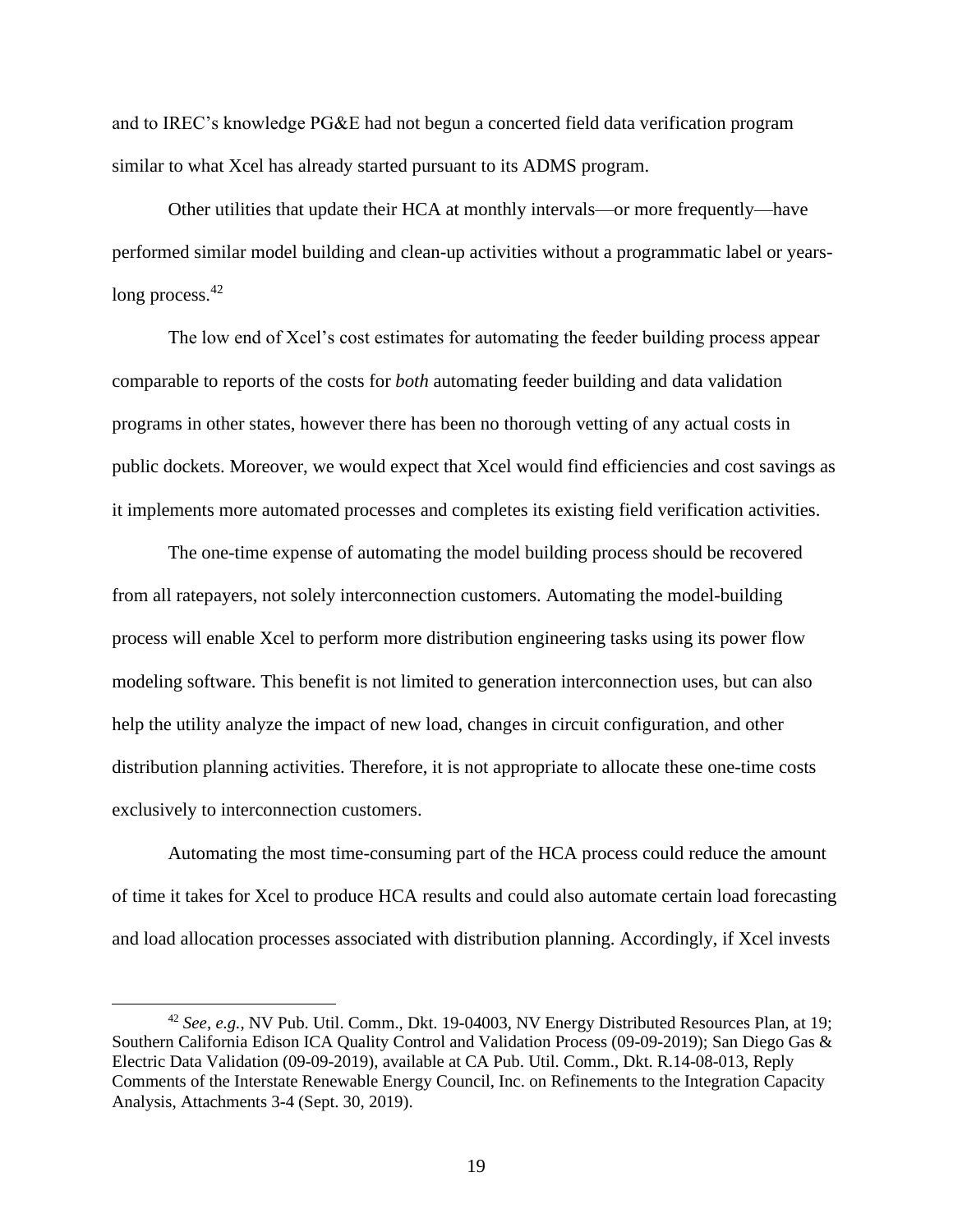in such automation, the Commission should also require it to provide HCA results on a monthly basis and perform its analysis using monthly load data.

#### <span id="page-21-0"></span>**IX. Xcel withholds more data than is necessary to protect customer privacy.**

Ordering Paragraph 18 of the July 31, 2020 HCA Order required Xcel to "separately evaluate and justify each privacy and security concern,"<sup>43</sup> and the Commission subsequently opened a separate proceeding to evaluate grid security policies. The notice opening Dkt. E999/CI-20-800 asks various questions about security concerns and then states: "Changes to customer privacy policies are not in scope."<sup>44</sup> Thus, the Commission intentionally bifurcated its consideration of customer privacy and grid security policies. Consistent with the Commission's instructions, IREC plans to address grid security policies in Dkt. E999/CI-20-800 and not here. In this section, IREC addresses Xcel's implementation of the Commission's existing customer privacy rules.

Since 2017, this Commission has required utilities to establish defined practices to protect the anonymity of customer energy use data (CEUD) before releasing such data to third parties.<sup>45</sup> Xcel Energy selected the 15/15 standard to determine if CEUD is sufficiently aggregated to be released.<sup>46</sup> The 15/15 standard provides that aggregated CEUD should not be released if it comes from a pool of less than 15 customers, or if a single customer's load makes up more than 15 percent of the pool.

<sup>43</sup> July 31, 2020 HCA Order at 15.

<sup>44</sup> Dkt. E999/CI-20-800, In the Matter of a Commission Investigation on Grid and Customer Security Issues Related to Public Display or Access to Electric Distribution Grid Data, Notice Of Comment Period, at 2 (Oct. 30, 2020).

<sup>45</sup> Dkt. E,G-999/CI-12-1344, Order Governing Disclosure of Customer Energy Use Data to Third Parties, Requiring Filing of Privacy Policies and Cost Data, and Soliciting Comment, at 7-8 (Jan. 19, 2017) ("CEUD Privacy Order").

<sup>46</sup> Dkt. E,G-999/CI-12-1344, Xcel Energy, Compliance Filing—CEUD Aggregation and Release Policies, Privacy Policies of Rate-Regulated Energy Utilities, at 4-6 (Feb. 10, 2017); *id*. at 11.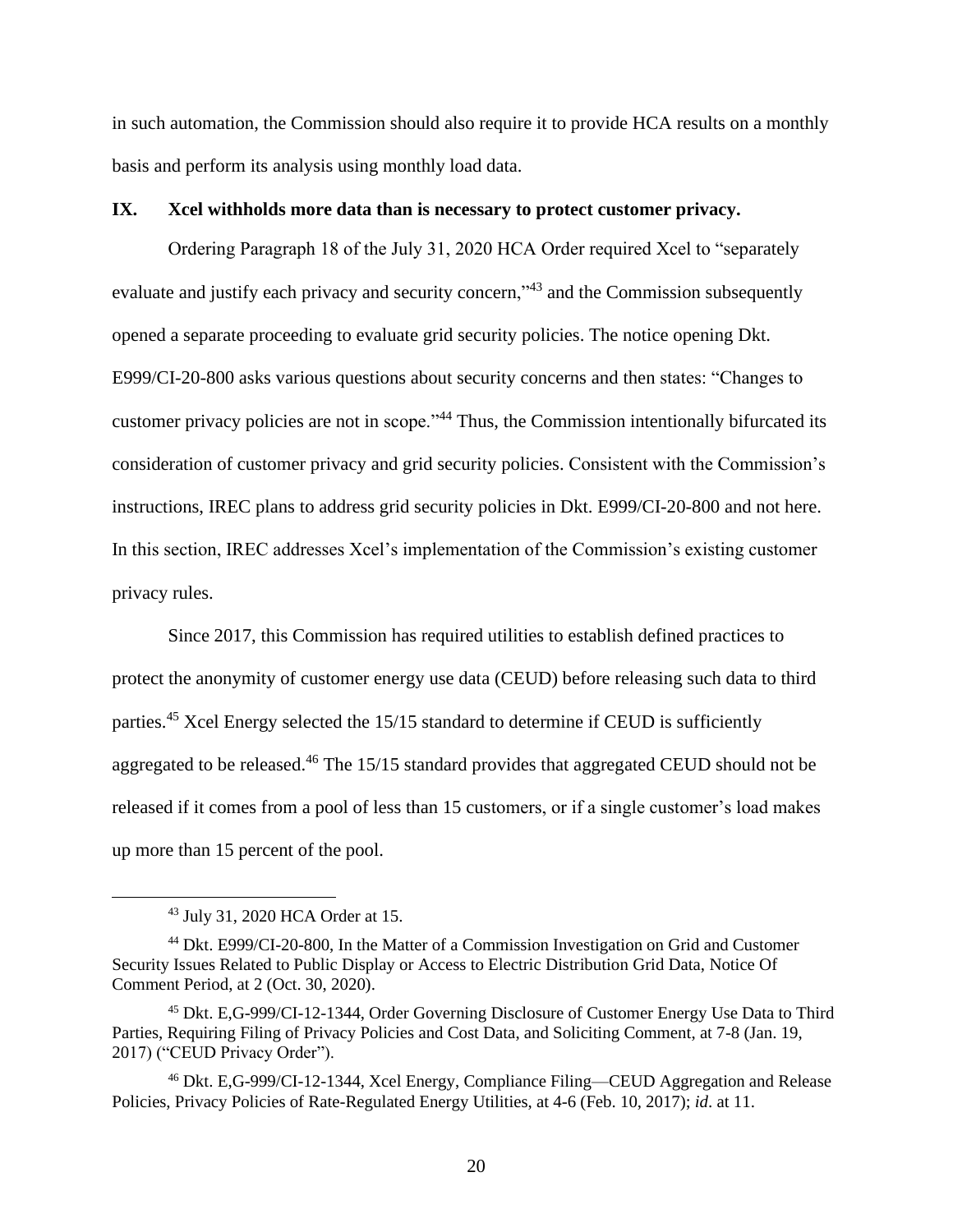On November 20, 2020 the Commission issued Open Data Access Standards which allow certain third parties to access aggregated CEUD in a limited set of circumstances.<sup>47</sup> IREC proposes that Xcel provide hourly load profiles for each substation and feeder in its public HCA for use by customers and DER developers. However, the new Open Data Access Standards are scoped narrowly and do not include the specific users or data sets that IREC proposes to include in the HCA. Therefore, the previously established 15/15 standard is applicable instead.

Use of 15/15 standard is mandated in other jurisdictions, including Colorado and California, to protect CEUD.<sup>48</sup> For example, the California Commission adopted the 15/15 standard to require the redaction of data "in order to ensure that the released data is sufficiently aggregated to prevent the identification of [CEUD] on individuals."<sup>49</sup> IREC believes the 15/15 standard is a reasonable and important way to protect customer privacy and has long supported its use.

However, Xcel applies the 15/15 standard incorrectly by using the standard as its rationale to redact data that is not related to a customer's energy use. This Commission defines CEUD as "data collected from the utility customer meters that reflects the quantity, quality, or timing of customers' natural gas or electric usage or electricity production."<sup>50</sup> Xcel applies the 15/15 standard to withhold *all HCA data* from feeders that violate the 15/15 standard "with the

<sup>47</sup> Dkt. E,G-999/M-12-1344, Order Adopting Open Data Access Standards and Establishing Further Proceedings, Open Data Access Standards (Nov. 20, 2020).

<sup>48</sup> Dkt. E,G-999/CI-12-1344, Xcel Energy, Compliance Filing—CEUD Aggregation and Release Policies, Privacy Policies of Rate-Regulated Energy Utilities, at 6; CA Pub. Util. Comm. Dkt. R08-12- 009, Decision No. 14-05-016, Decision Adopting Rules to Provide Access to Energy Usage and Usage-Related Data While Protecting Privacy of Personal Data, at 26-27 (May 5, 2014) (D.14-05-016).

<sup>49</sup> D.14-05-016 at 26-27.

<sup>50</sup> CEUD Privacy Order, at 6.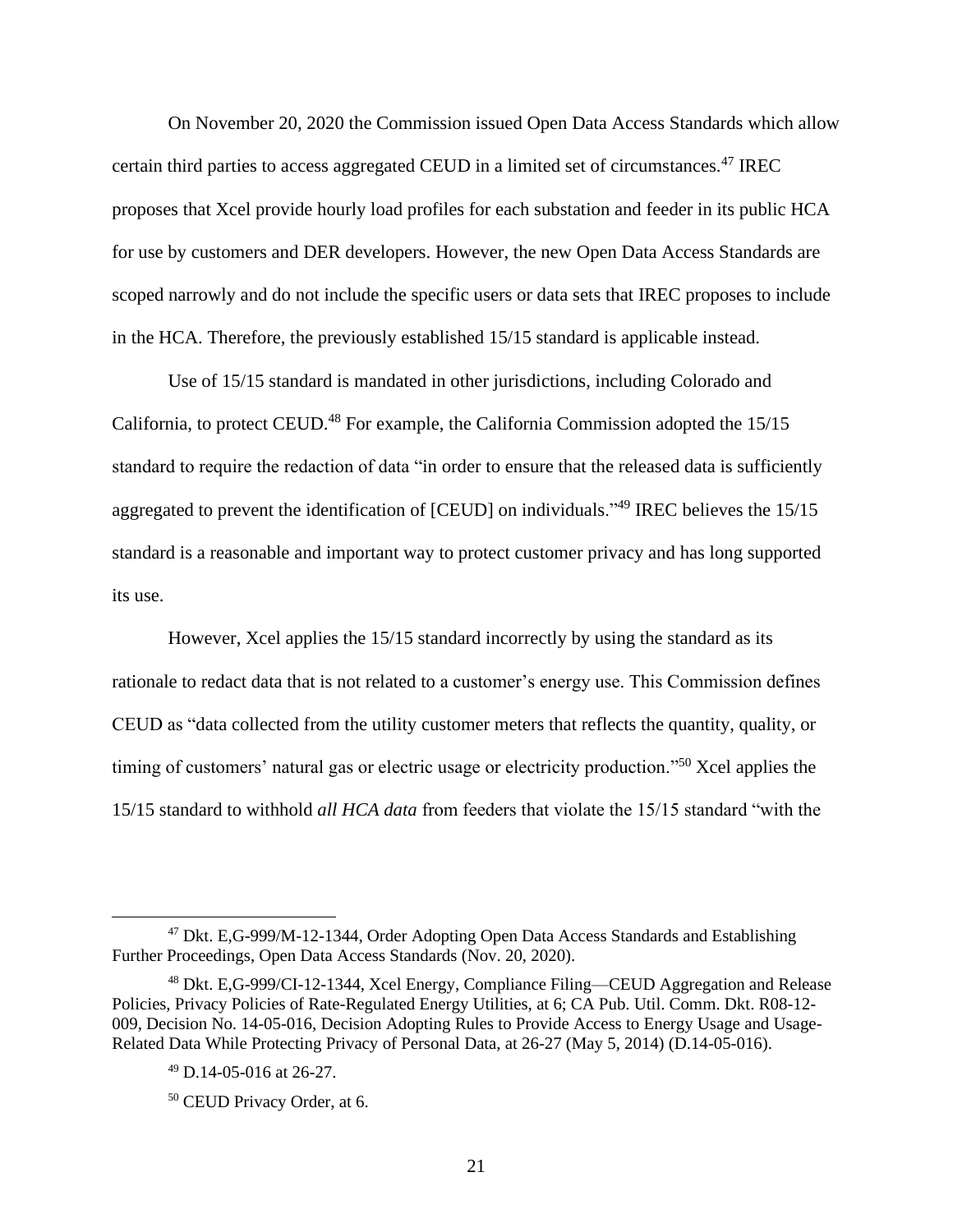rationale that publicly disclosing these feeders could compromise customer privacy."<sup>51</sup> Using the 15/15 standard to redact data that is not in any way related to a customer's energy use is an incorrect application of the standard. Protecting customer privacy is not a valid rationale for withholding data that has nothing to do with customer energy use. The following table shows the data that Xcel provides in its HCA, indicates if it that data is related to customer energy use, and if so, the rationale for redacting that data.

| <b>Data</b>                 | <b>Meets the</b> | Rationale for redaction if data violates the       |  |
|-----------------------------|------------------|----------------------------------------------------|--|
|                             | definition       | 15/15 standard                                     |  |
|                             | of CEUD?         |                                                    |  |
| Substation name             | N <sub>0</sub>   | None                                               |  |
| Feeder name                 | N <sub>o</sub>   | None                                               |  |
| Feeder nominal voltage      | N <sub>o</sub>   | None                                               |  |
| Line phasing (single/three) | N <sub>o</sub>   | None                                               |  |
| Line type                   | N <sub>o</sub>   | None                                               |  |
| (overhead/underground)      |                  |                                                    |  |
| Transformer name            | N <sub>o</sub>   | None                                               |  |
| Substation minimum load     | Yes              | If the substation violates the 15/15 standard, a   |  |
| (daytime and absolute)      |                  | user may be able to identify the customer's        |  |
|                             |                  | minimum load. If a feeder violates the 15/15       |  |
|                             |                  | rule, but the substation does not, Xcel should     |  |
|                             |                  | publish the substation's minimum load because      |  |
|                             |                  | that data is sufficiently aggregated to protect    |  |
|                             |                  | customer privacy.                                  |  |
| Feeder minimum load         | Yes              | If the feeder violates the 15/15 standard, a user  |  |
| (daytime and absolute)      |                  | may be able to identify the customer's minimum     |  |
|                             |                  | load. If a substation violates the 15/15 standard, |  |
|                             |                  | but the feeder does not, Xcel should publish the   |  |
|                             |                  | feeder's minimum load because the feeder data      |  |
|                             |                  | is sufficiently aggregated to protect customer     |  |
|                             |                  | privacy.                                           |  |
| Is load data actual or      | No               | None                                               |  |
| estimated?                  |                  |                                                    |  |
| Feeder peak load            | Yes              | If the feeder violates the 15/15 standard, a user  |  |
|                             |                  | may be able to identify the customer's peak load.  |  |
|                             |                  | If a substation violates the 15/15 standard, but   |  |
|                             |                  | the feeder does not $(i.e., if there is a large$   |  |

**Table 1: Data Withheld by Xcel When a Feeder Violates the 15/15 Standard**

<sup>51</sup> Xcel 2020 HCA Report, at 18.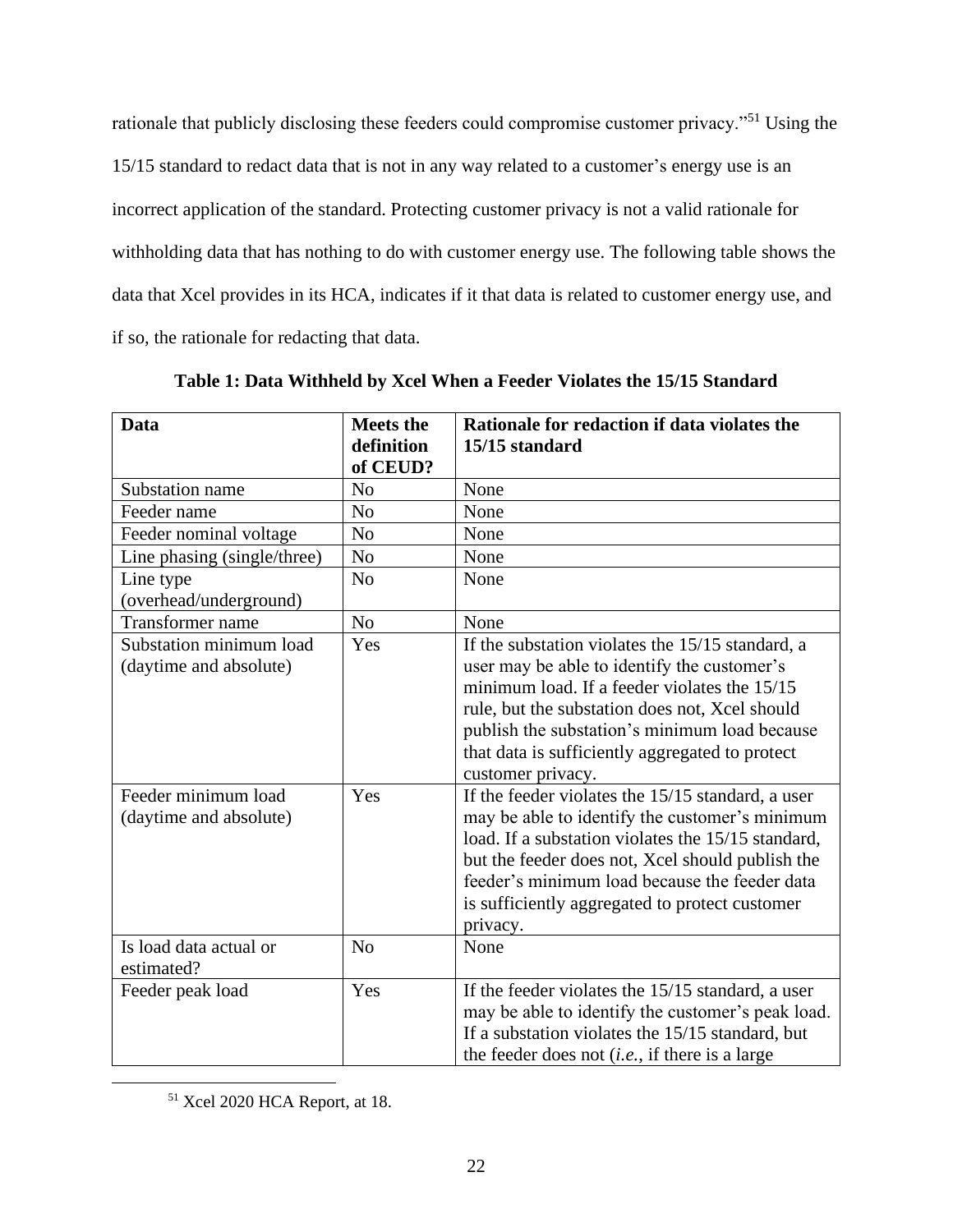|                                                   |                | customer on only one feeder leading to a<br>substation), Xcel should publish the feeder's<br>peak load because the feeder data is sufficiently<br>aggregated to protect customer privacy.                                                                                                                                          |
|---------------------------------------------------|----------------|------------------------------------------------------------------------------------------------------------------------------------------------------------------------------------------------------------------------------------------------------------------------------------------------------------------------------------|
| Substation peak load                              | Yes            | If the substation violates the 15/15 standard, a<br>user may be able to identify the customer's peak<br>load. If a feeder violates the 15/15 standard, but<br>the substation does not, Xcel should publish the<br>substation's peak load because the substation<br>data is sufficiently aggregated to protect<br>customer privacy. |
| LTC or regulator                                  | N <sub>0</sub> | None                                                                                                                                                                                                                                                                                                                               |
| Network or radial                                 | N <sub>0</sub> | None                                                                                                                                                                                                                                                                                                                               |
| Existing installed DER<br>(substation and feeder) | N <sub>0</sub> | None                                                                                                                                                                                                                                                                                                                               |
| <b>Queued DER</b> (substation<br>and feeder)      | N <sub>0</sub> | None                                                                                                                                                                                                                                                                                                                               |
| Date DER status updated                           | N <sub>0</sub> | None                                                                                                                                                                                                                                                                                                                               |
| <b>Notes</b>                                      | N <sub>o</sub> | None                                                                                                                                                                                                                                                                                                                               |
| <b>Hosting Capacity Results</b><br>(MW)           | N <sub>0</sub> | None                                                                                                                                                                                                                                                                                                                               |
| <b>Hosting Capacity Limiting</b><br>Violation     | N <sub>o</sub> | None                                                                                                                                                                                                                                                                                                                               |
| Date hosting capacity<br>updated                  | No             | None                                                                                                                                                                                                                                                                                                                               |
| Field voltage regulator<br>location               | No             | None                                                                                                                                                                                                                                                                                                                               |
| <b>Substation location</b>                        | N <sub>o</sub> | None                                                                                                                                                                                                                                                                                                                               |

California utilities similarly applied the 15/15 standard when establishing the scope of data to withhold from their HCA maps. For example, Southern California Edison (SCE) withholds from publication the load profile, a data set that includes peak load and minimum load, when a circuit violates the  $15/15$  standard.<sup>52</sup> When a data set violates the  $15/15$  standard, SCE also withholds the technical criteria violations for operational flexibility when those values equal load.<sup>53</sup> While Xcel does not use the operational flexibility criterion, it does plan to use the

<sup>52</sup> Southern California Edison, Integration Capacity Analysis User Guide, at 15 (accessed March 31, 2020), available at [https://ltmdrpep.sce.com/drpep/downloads/ICAUserGuide.pdf.](https://ltmdrpep.sce.com/drpep/downloads/ICAUserGuide.pdf)

<sup>53</sup> *Id*.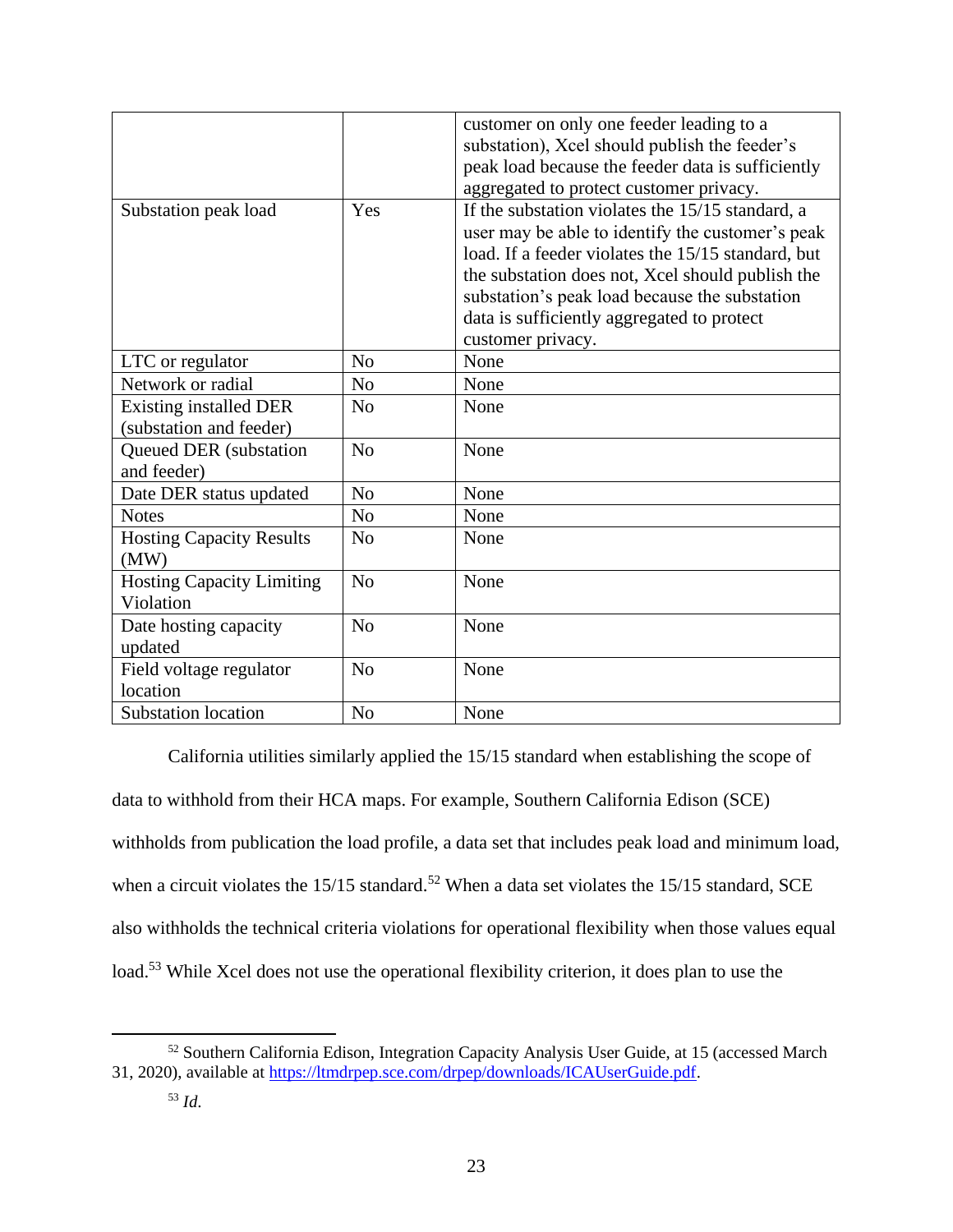reverse power flow and unintentional islanding criteria,<sup>54</sup> which may equal load. If the reverse power flow and unintentional islanding criteria produce results that equal load, it would be appropriate to withhold that data. All of the other data provided in Xcel's HCA—including the existence of the feeder on the map—are published by California utilities when a feeder violates the 15/15 standard.

When a feeder violates the 15/15 standard, Xcel removes the feeder from its map such that the map appears blank where the feeder should appear, and no HCA data is published on the map. This practice results in the redaction of more information than is necessary to protect customer privacy and is different from California's application of the 15/15 standard to its HCA maps. For example, in California if a feeder violates the 15/15 standard, the exact location of the feeder lines are published on the map and all non-CEUD is published.<sup>55</sup> In place of CEUD, the pop-up box displays a note that says CEUD is not provided.

In conclusion, when the 15/15 standard calls for the redaction of CEUD to protect customer privacy, the Commission should allow Xcel to redact only load data and require Xcel to publish on its map, and in its downloadable spreadsheet, all other HCA data.

#### <span id="page-25-0"></span>**X. Conclusion**

Xcel's 2020 HCA represents a substantial improvement from its earlier HCAs. These improvements are directly attributable to the Commission's July 31, 2020 HCA Order which directed Xcel to use and publish specific data in the HCA. Therefore, the Commission should continue to direct specific enhancements to Xcel's analysis.

<sup>54</sup> Xcel's 2020 HCA Report, Attachment A, at 17.

<sup>55</sup> *See* Southern California Edison, Integration Capacity Analysis User Guide, at 15.